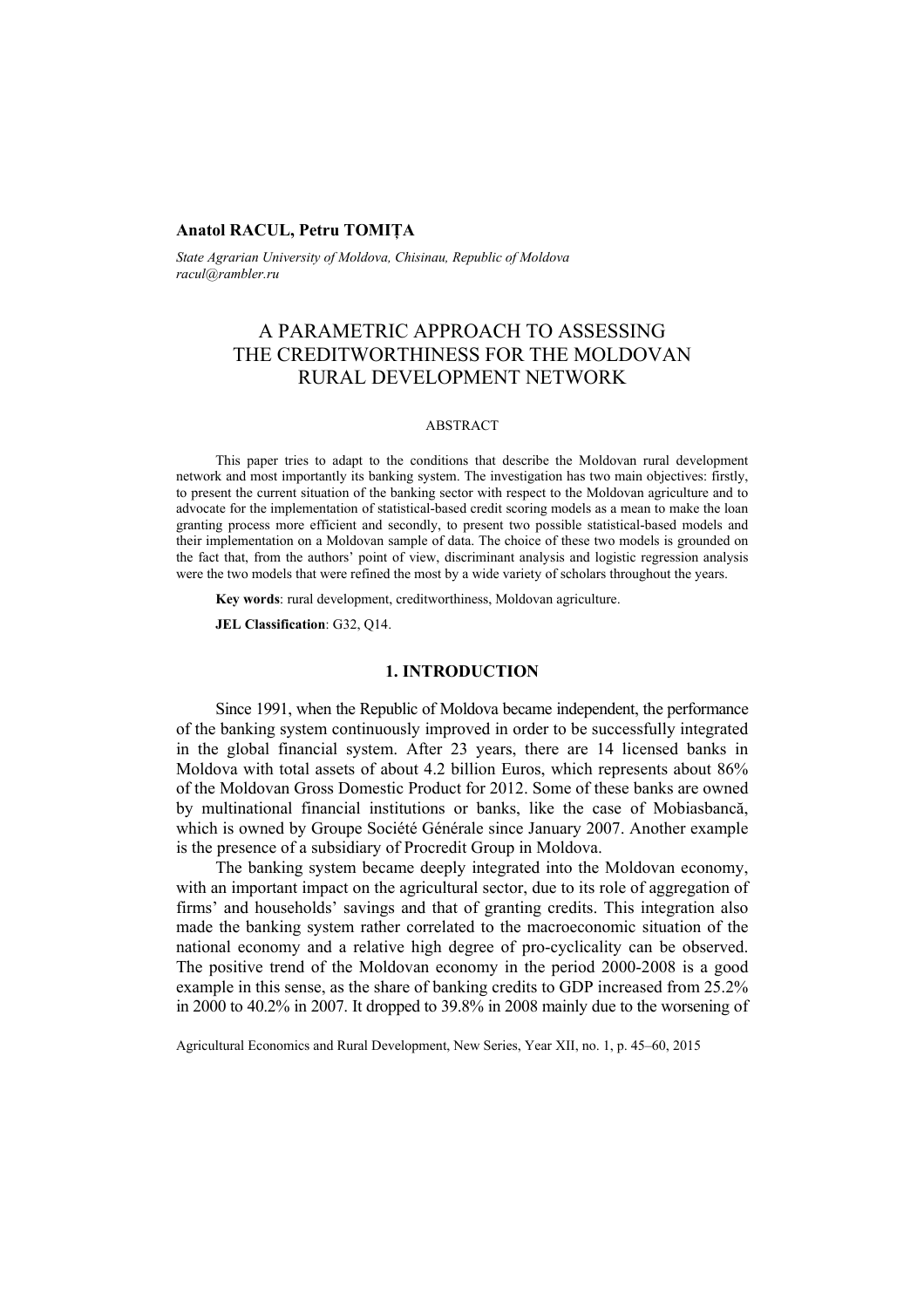macroeconomic expectations related to the emerging of the international financial crisis. Taking into account the lag of the adjustment of the banks to the new macroeconomic trends, the share was 37.2% in 2010 and 42.2% in 2012. These data clearly indicate the high correlation of the penetration of the banking sector into the economy and agriculture to the expected macroeconomic trends (Mandru, 2010).

However, the effects of the recent international financial crisis on Moldovan banking system can be noticed in Graph 1. Since 2008, the ratio of the nonperforming loans and provisions of loan losses to total credits (NPL) achieved record levels, to reach 16.4% in 2009. An important event that triggered this trend, besides the financial crisis, was the critical situation in the wine industry, which accounted as an important share of credit portfolios. This heavy drop in the quality of loans (almost three-fold) translated into some immediate measures from the side of the banks. The credit market collapsed and the rules for granting credits became much more severe.



Graph 1. The ratio between the non-performing loans and provisions of loan losses to total credits.

Even with this events taking place, the situation worsened in 2012. This is due to a peculiarity of the Republic of Moldova, and of most ex-Soviet Republics, namely, corruption. A more serious audit highlighted that an important part of the credit portfolio of one of the biggest banks from Moldova, the state-owned "Banca de Economii", consists of non-performing loans. These loans were granted to some off-shore companies that were unable and, also maybe, unwilling to repay the money. A chain reaction was initiated that revealed that several other big banks, to some extent, performed similar practices in the ante-crisis period.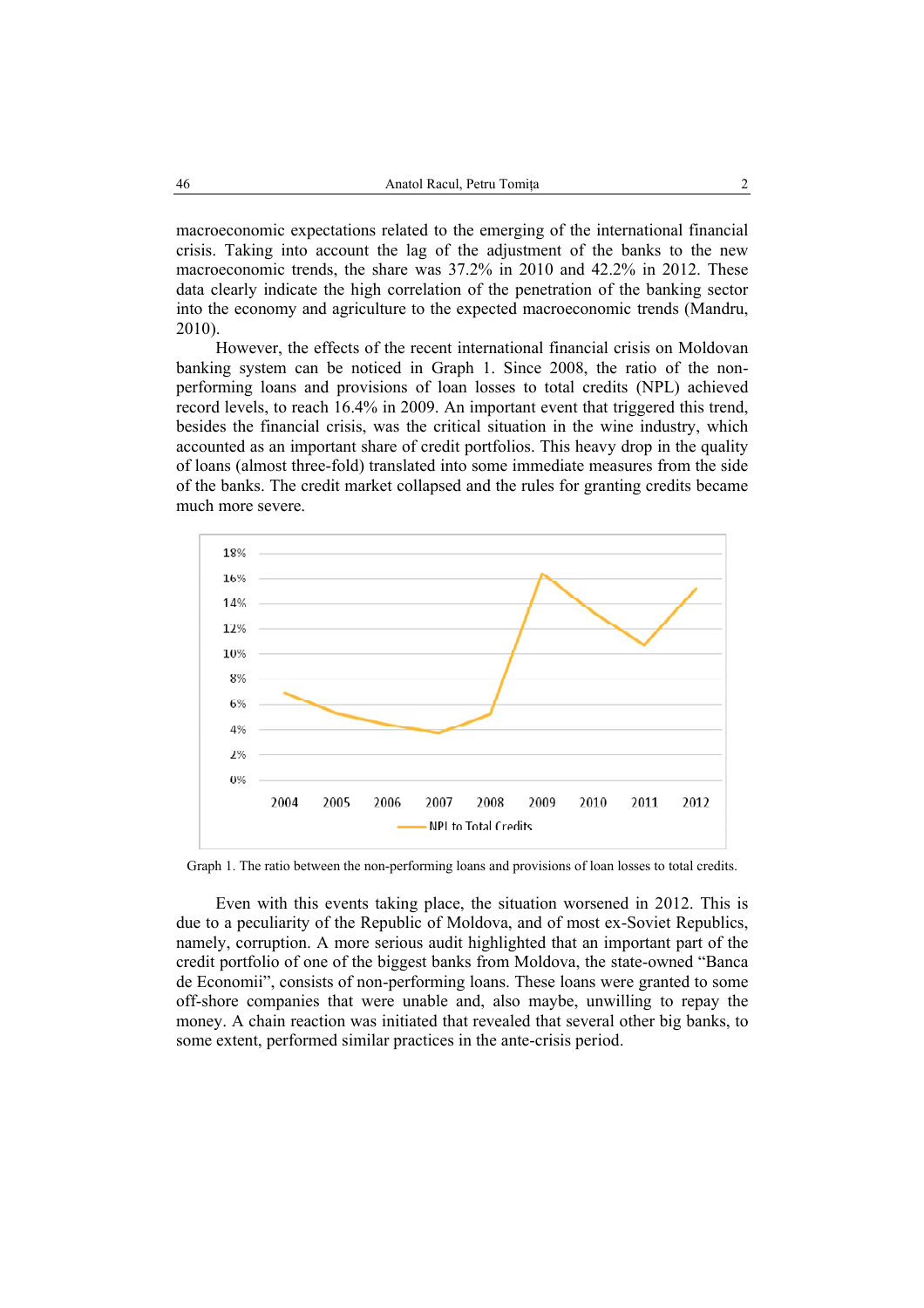### **2. METHODOLOGY**

# 2.1. DISCRIMINANT ANALYSIS

At its roots, discriminant analysis is a classification technique which uses data obtained from a sample of companies to draw a boundary that separates the group of reliable ones from the group of insolvent ones (De Laurentis, 2010). The discriminant function is developed in order to perform this task. If

$$
Z = w_1 \cdot X_1 + w_2 \cdot X_2 + \dots + w_n \cdot X_n, \qquad X = (X_1, X_2, \dots X_n)
$$

is a linear combination of the characteristics of the companies, the weights *wi* have to be selected to maximize the distance between the mean values of *Z* for "good" and "bad" companies.

Assuming a common sample variance of the two distinct groups, the method of separation if defined as:

$$
M = w^{\mathrm{T}} \cdot \frac{m_{\mathrm{g}} - m_{\mathrm{b}}}{\left(w^{\mathrm{T}} \cdot S \cdot w\right)^{\frac{1}{2}}},
$$

where  $m_\varphi$  represents the sample means of the "good" companies, as  $m_b$  represents the sample means of the "bad" ones. *S* is the common sample variance. Intuitively, *M* is the ratio of distance between the sample of means of the two groups and the square root of the sample variance of each group (Emel, 2003).

The value of *M* is maximized when

$$
\frac{m_{g}-m_{b}}{\left(w \cdot S \cdot w^{\mathrm{T}}\right)^{\frac{1}{2}}}-\frac{(w \cdot m_{g}-m_{b})^{\mathrm{T}}(S \cdot w^{\mathrm{T}})}{\left(w \cdot S \cdot w^{\mathrm{T}}\right)^{\frac{3}{2}}}=0
$$

which is equivalent to

$$
(m_g - m_b)(w \cdot S \cdot w^{\mathrm{T}}) = (S \cdot w^{\mathrm{T}})(w \cdot m_g - m_b)^{\mathrm{T}})
$$

and finally to

$$
W^{\rm T} = (S^{-1}(m_{\rm g} - m_{\rm b})^{\rm T})
$$

The model finds the weights that applied in the initial linear combination showing the best separator of the "good" and the "bad" companies in terms of maximizing the distance between means. After the calculation of all *Z* values (discriminant scores), a cut-off point is selected at the average distance between the means of the two groups (Min, 2008).

#### 2.2. LOGISTIC REGRESSION ANALYSIS

Logistic regression is one of the functional techniques used to analyze classified data. Also, logistic regression aims at solving one of the obvious flaws of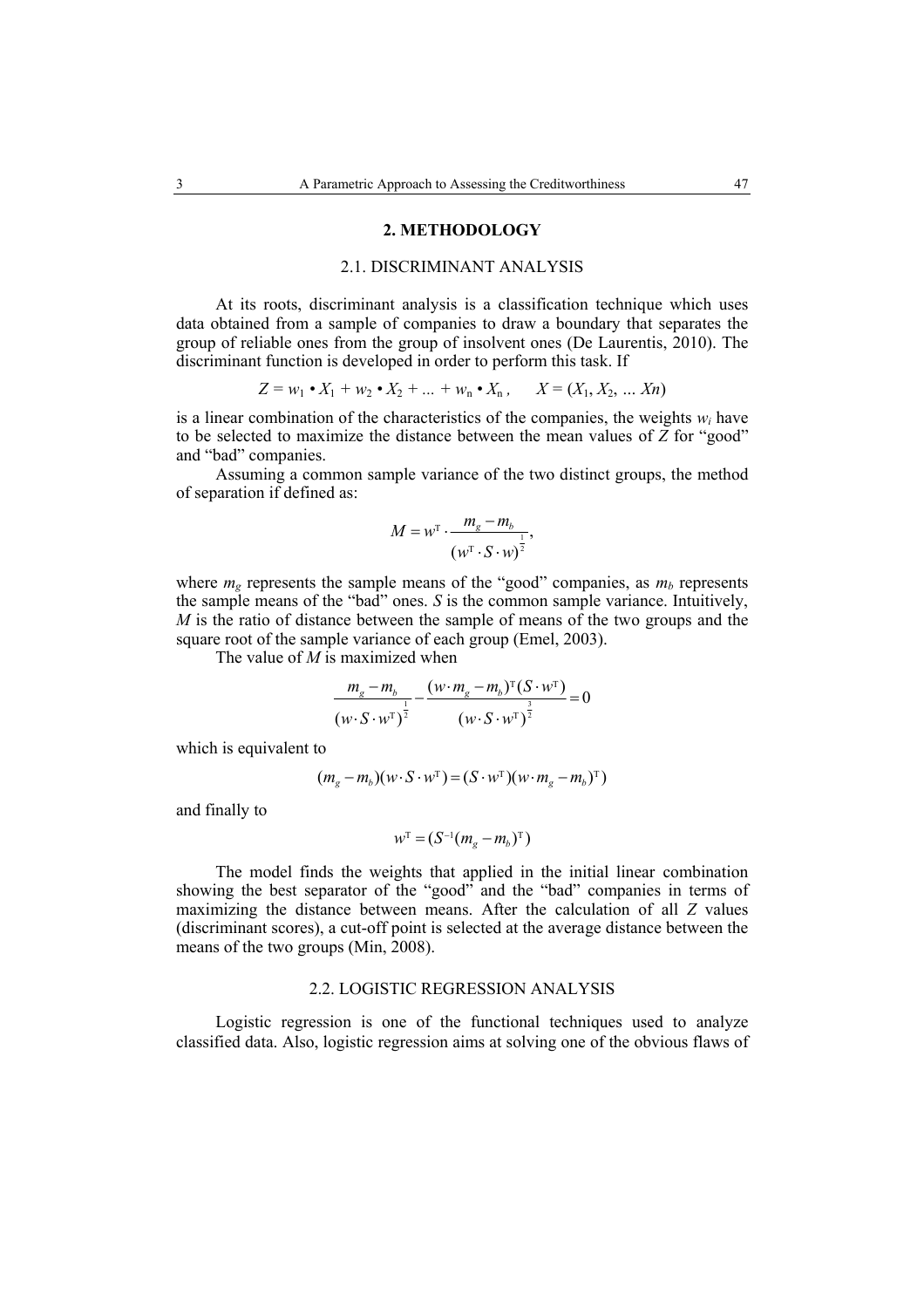linear regression approach in credit scoring. The right-hand side of the equation would be bounded to take values from 0 to 1 instead of being able to take any values from - $\infty$  to  $\infty$  (like in the case of linear regression). Another difference between the two methods is the way in which the coefficients are determined. Logistic regression, instead of minimizing the errors of squares, maximizes the likelihood of the occurrence of an event (Maryam, 2013). The model fitness and significance of the effects are checked through chi-square and Wald tests. The Wald test can be determined using the following equation:

$$
Wald(X_i) = \left(\frac{\beta_i}{S.E.}\right)^2,
$$

where  $\beta_i$  is the coefficient of variable *i* and S.E. is the standard error.

One of the advantages of the logistic regression analysis is the fact that it is not necessary to assume the equality of variances of the two groups and the normal distribution of the independent variables. The ratio of the likelihood of the occurrence of an event to the probability of non-occurrence of the event is defined as the odd ratio, with the following formula:

$$
\frac{\pi_i}{1-\pi_i}
$$

(Datoori, 2013). The following equation explains the process:

$$
Logit(y) = log\left(\frac{\pi_i}{1-\pi_i}\right) = \beta_0 + \beta_1 \cdot X_1 + \dots + \beta_n \cdot X_n,
$$

where  $\pi_i$  is the probability of the outcome,  $\beta_i$  show the coefficients of logistic regression and *Xi* are the independent variables (Cole, 2009).

## 2.3. DATA DESCRIPTION USED FOR THE ANALYSIS

This analysis presented in the paper is based on secondary data obtained from Commercial Bank "Moldinconbank" SA, one of biggest banks in the Republic of Moldova. The database includes a total number of 1079 borrowers. As it is a more traditional bank, the main industries in which it operates are the agricultural sector, trading, manufacturing, services and transportation. As the bank avoids risky opportunities, the rate of its underperforming loans is around 4-5%, much lower than the national average of 10-12%. The sample contains firms well spread among the main industries, but is concentrated on companies from the agricultural sector, which is riskier. The number of non-performing loans from the sample is almost double the banks average in an attempt to find as many common characteristics of bad borrowers as possible. The number of borrowers from the sample represents around 5-6% of the total number of loans yearly issued by CB "Moldinconbank" SA.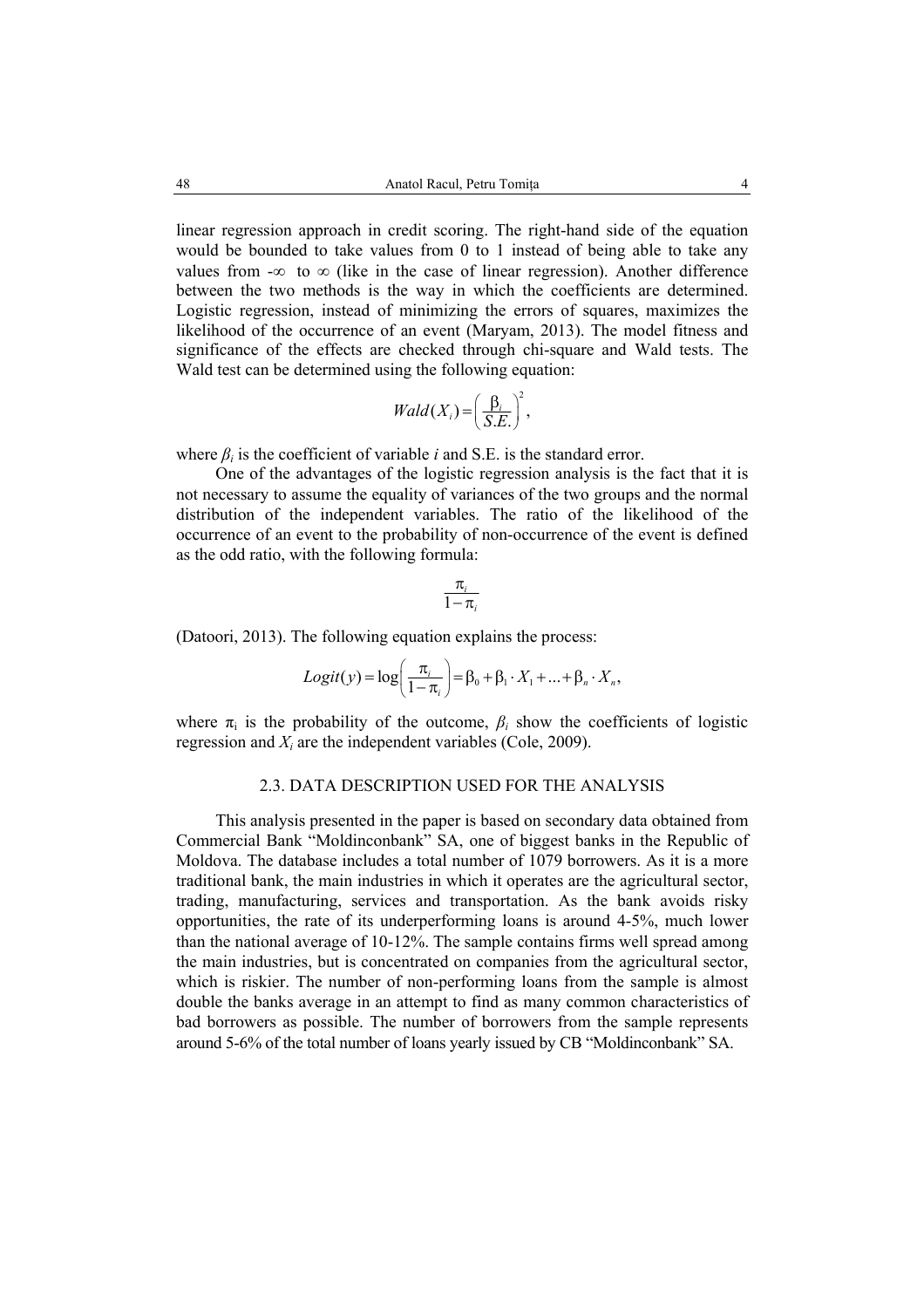The database includes information extracted from three financial statements of the credit applicants of the above-mentioned bank, the balance sheet, the income statement and the cash flow statement. The financial data is spread over the period from 2008 to 2012 including year-end data from the financial reports. As it can be concluded, it is the most updated data that could be obtained.

A particular useful variable that is included in the dataset is the credit rating attributed by the bank's expert and an appropriate update for every year. Originally, according to bank internal risk policies, the credit rating has only 5 possible values: 2, 5, 30, 60, and 100. Intuitively, these ratings can be interpreted as probabilities of default. The safest companies have a credit rating value of 2, representing a probability of default of approximately 2%. On the other hand, firms which have 100 as a ranking value are either nearly defaulted or have a very tough financial situation. As both credit scoring models employed in the study require that all the companies from the sample must be divided into two subcategories, a decision was taken to transform the initial credit rating into a dummy variable with only 2 possible values.

 The possible values indicate whether a company is "good" or "bad". The "good" firms are the ones with sound financial situation and most likely will be repaying the loan in time with no delays. The "bad" firms should be analyzed more carefully and there is a high probability that in a short period of time they will not be able to repay the money they borrowed. Continuing the hypothesis of interpreting the initial credit ratings as probabilities of default, all the companies that initially had a credit rating of 2 or 5 were assigned as "good" and at the same time the "bad" firms were appointed as all the companies with initial credit rating of 30, 60 or 100.

As both models that are presented in this paper require inputs for only one year, initial univariate analysis was performed on separate samples, each representing one year of financial variables. As a result, the sample from the year 2010 was chosen as it presented the most relevant results.

The wide range of the size of the firms included in the sample could heavily bias the final results of the models, thus the decision was to concentrate only on SMEs, excluding large agricultural companies. On the basis of the amount of sales for 2010, about 70 companies were excluded from the analysis. As almost all of them were "good" companies, no useful information was lost in the process.

For the application of credit scoring models, financial ratios were computed using the data from the sample for the year 2010. The main purpose was to calculate some relationships between relevant sub-totals or aggregates of values, which are taken from financial statements of the firms. The main analyzed dimensions were: *Liquidity, Solvency, Profitability and Growth*.

# **3. DISCUSSION AND THE RESULTS OF THE ANALYSIS**

Although this study aims at proposing two parametric credit scoring models for the Moldovan banking sector and its applications to the agricultural sector, there are several steps that have to be executed before the implementation of the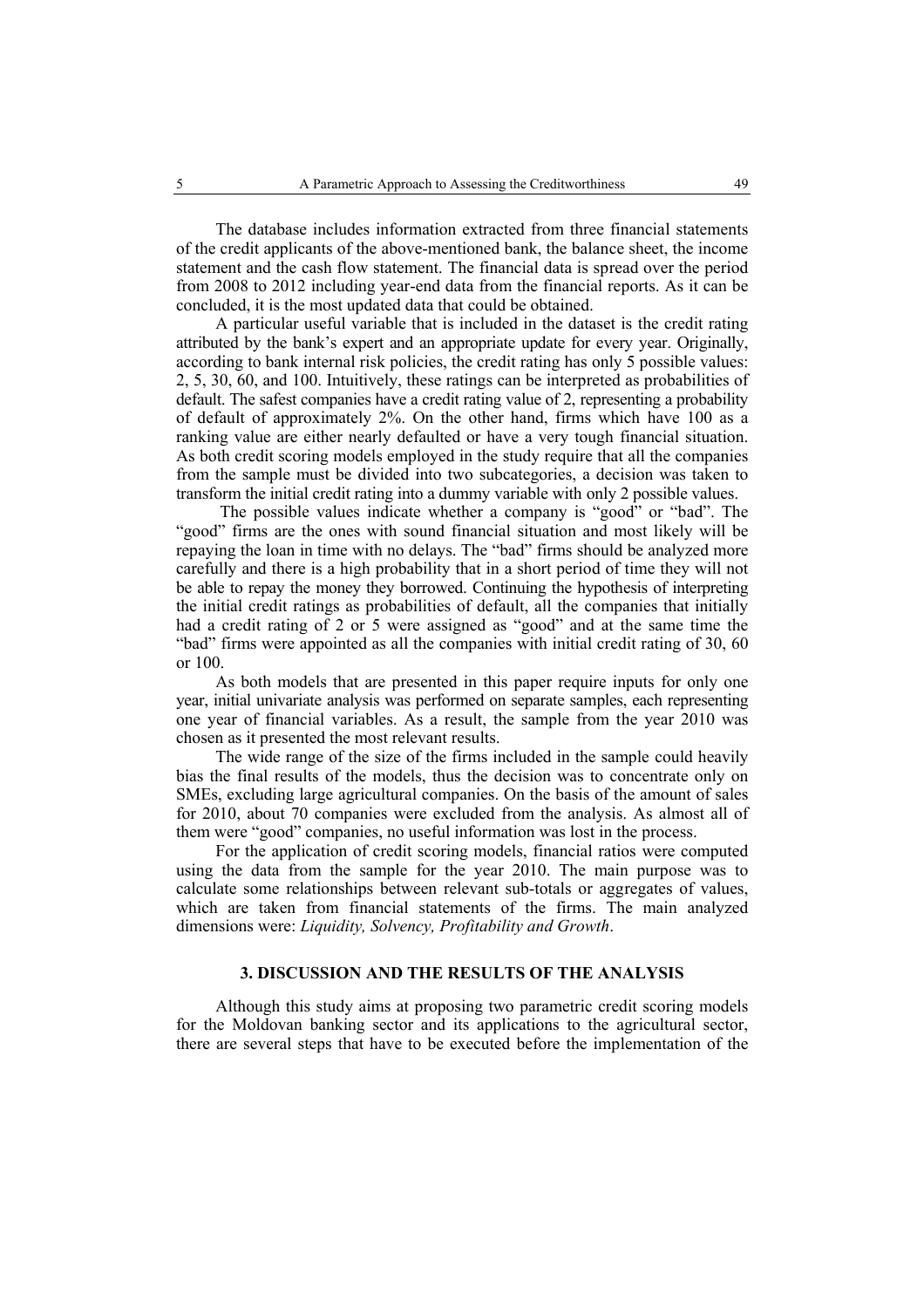two models. Data cleaning, univariate and bivariate analysis, transformation of indicators and defining a short list of most relevant financial ratios are crucial steps, as they have a huge impact on the final outcome of discriminant analysis or logistic regression analysis (Beaver, 2005).

From the first overview of the database, it resulted that although the total number of companies was 1079, a part of them did not contain any financial information for the year 2010, which was selected as the reference year. This was caused by two main reasons: either the companies began providing financial data to the bank from 2011 onward, in accordance to the date on which the loan was granted, or, as the final payments were due before 2010, the companies stopped providing their financial statements to the bank. Obviously these companies were excluded from the dataset. Additionally, a duplicate case analysis was performed that is necessary in order to perform the future analyses on independent observations. No duplicates were noticed in the dataset.

When performing the missing values analysis, the most alarming results were found in the variables Sales Growth and Assets Growth. Each of these variables had 14.3% missing values. This was caused by including in the ratio the values of sales and assets from the year 2009. As 14.3% of the firms began providing financial data from 2010 onward, the values for 2009 were inexistent. As these were the only ratios that quantified the growth performance of firms, the authors decided not to exclude them from the analysis. The rest of variables either did not contain missing values at all or their values were below 7%. All missing values were replaced by the respective medians of the variables, but these medians were calculated separately for the "bad" and for the "good" companies. Some of the initial ratios had to be excluded due to the excessive amount of zeroes that were contained. The variables Intangibles/Total Assets, Interest Expenses/Liabilities, Interest Expenses/EBIT were eliminated, having more that 30% of zeroes, as many of them were not true zeroes.

The last phase of data cleaning was to remove the observations that would have greatly distorted the characteristics of the financial ratios. The big companies from the sample, identified by the amount of assets and sales, were excluded. As the wide majority of them were "good" companies, the impact on the final results of the models was minor.

The univariate and bivariate analysis are vital steps in the process, as a short list of most relevant variables will be created as a result. This list is extremely useful for the two models discussed, as well as for the rest of statistical-based credit scoring models that can be applied on the same database.

The first two tasks to be performed on the financial ratios are setting a working hypothesis on the sign of the expected relation with probabilities on default (PD) and checking the structural monotonicity in regards to default risk.

Using the economic meaning of the ratios and financial knowledge, the following working hypotheses were set by the authors:

- Return on Equity negative relationship with PD.
- Return on Assets negative relationship with PD.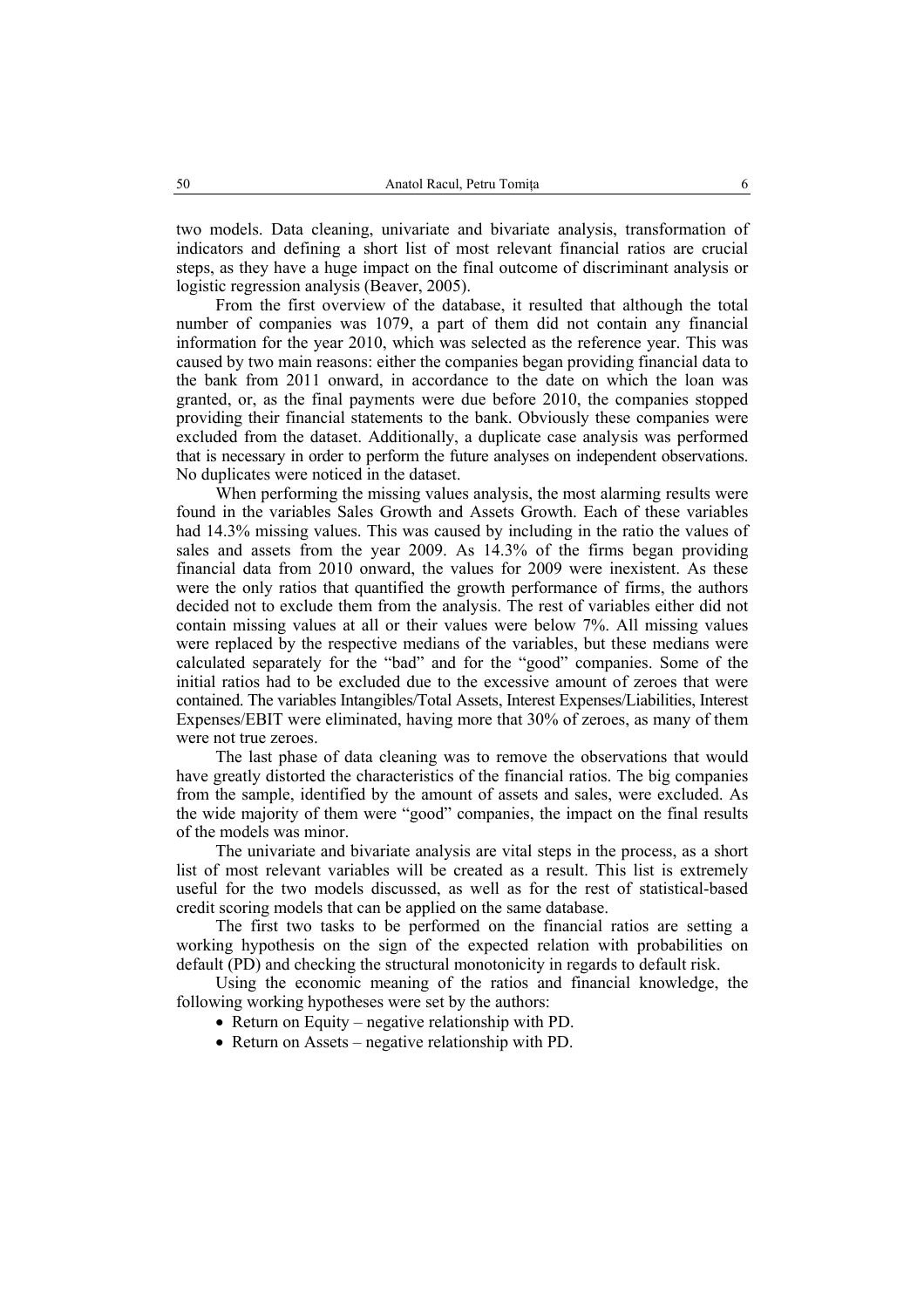- Return on Sales negative relationship with PD.
- Assets Turnover negative relationship with PD.
- Inventories Turnover negative relationship with PD.
- Receivables Turnover negative relationship with PD.
- Receivables Period positive relationship with PD.
- Inventories Period positive relationship with PD.
- Payables Period negative relationship with PD.
- Commercial Working Capital Period positive relationship with PD.
- Cash Flow from Operations/Sales negative relationship with PD.
- Short Term Receivables/Assets positive relationship with PD.
- Inventories/Assets positive relationship with PD.
- Short Term Payables/Liabilities negative relationship with PD.
- Cash/Short Term Assets ambiguous relationship with PD.
- Leverage positive relationship with PD.
- Current Ratio negative relationship with PD.
- Quick Ratio negative relationship with PD.
- Sales Growth negative relationship with PD.
- Assets Growth negative relationship with PD.

One can notice the presence of the ambiguous relationship with PD of the sign of the variable Cash/Short Term Assets. It is unclear, from an economic point of view, if it is better for a company to have a high value of this ratio or not. More cash may mean the ability to produce it, but on the other hand this cash is not invested in some profitable projects and is not used for the growth of the firm. Although it is advisable to exclude this variable from the analysis, the authors decided that it should remain, but treated with great caution and with the hope that the relationship between this financial ration and PD will reveal itself during the univariate analysis.

It is also important to check if the financial indicators can assume a monotonic relationship with probability of default. As most of the ratios have necessarily positive denominators, the structural monotonicity condition is met, meaning that the value of the ratio will move in the same direction as the denominator increases or decreases. The two ratios that do not meet this requirement are Return on Equity and Leverage, due to the alternating of the sign of the Equity value. These ratios should be treated with care in the analyses and other studies should consider some structural modifications of these ratios so they would fit the requirement.

The statistical based models require that the indicators should present a decent level of discriminant power between the "good" and the "bad" borrowers. Table 1 presents the results of the independent sample t-test, which is the most suited test when dealing with one scale indicator and a nominal variable with two possible values ("good" and "bad" in our case). The results should be interpreted in accordance with the respective values of the Levene's test.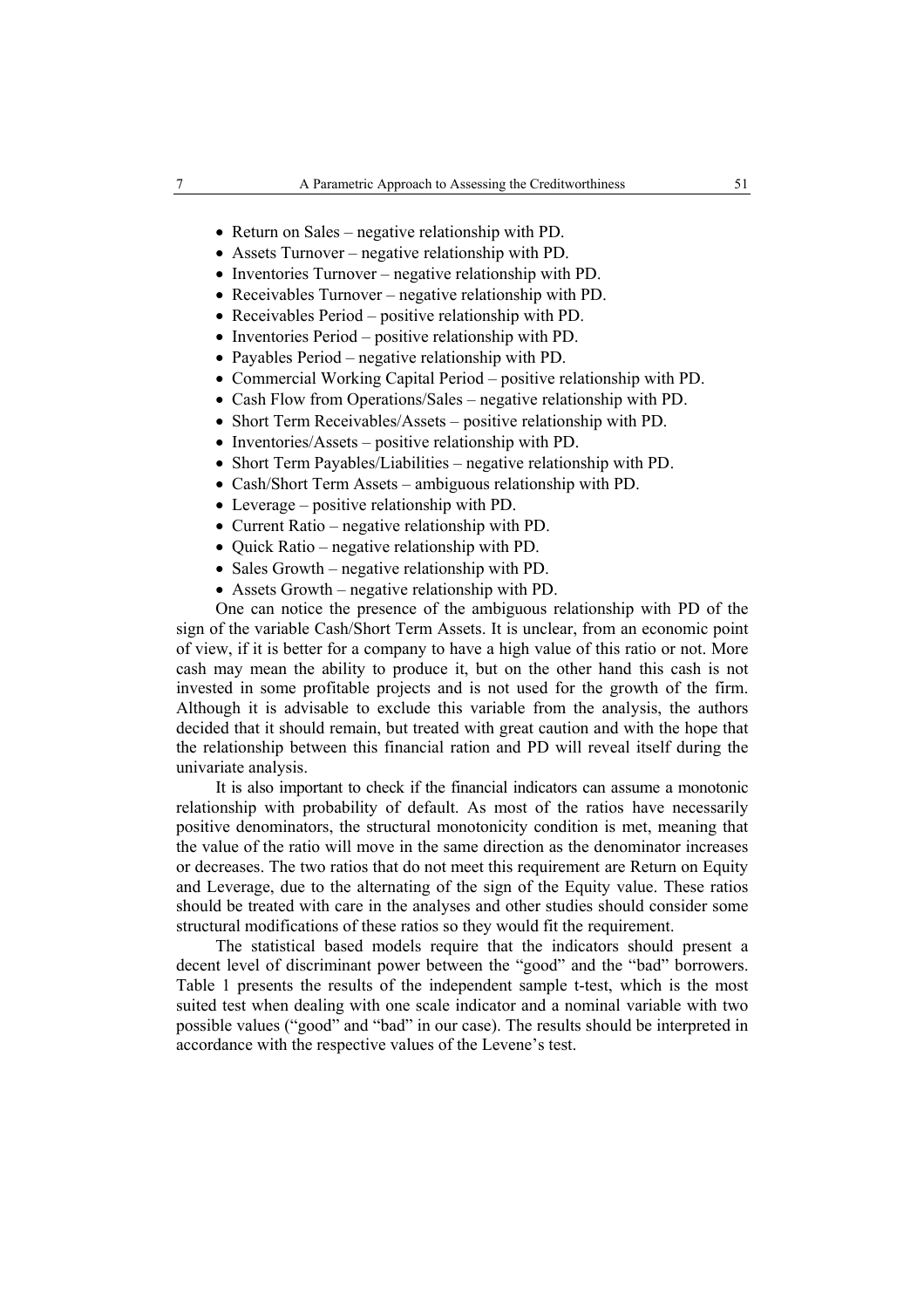# *Table 1*  Independent t-test

## Independent Samples Test

|                                                    |                                   | Levene's Test for Equality of<br>Variances |      | t-test for Equality of Means |         |                 |                    |                                              |                |               |
|----------------------------------------------------|-----------------------------------|--------------------------------------------|------|------------------------------|---------|-----------------|--------------------|----------------------------------------------|----------------|---------------|
|                                                    |                                   |                                            |      |                              |         |                 |                    | 95% Confidence Interval of the<br>Difference |                |               |
|                                                    |                                   | F                                          | Sig. | t                            | df      | Sig. (2-tailed) | Mean<br>Difference | Std. Error<br>Difference                     | Lower          | Upper         |
| Net Profit/Equity                                  | Equal variances<br>assumed        | .101                                       | .751 | 354                          | 769     | .723            | 2.65463            | 7.49833                                      | $-12.06500$    | 17.37426      |
|                                                    | Equal variances not<br>assumed    |                                            |      | .294                         | 75.447  | .770            | 2.65463            | 9.03737                                      | $-15.34699$    | 20.65624      |
| Operating Profit/Total<br>Assets                   | Equal variances<br>assumed        | 406                                        | .524 | 5.343                        | 769     | .000            | 12.63455           | 2.36483                                      | 7.99226        | 17.27683      |
|                                                    | Equal variances not<br>assumed    |                                            |      | 5.071                        | 78.855  | .000            | 12.63455           | 2.49131                                      | 7.67557        | 17.59352      |
| Operating<br>Profit/Revenues                       | Equal variances<br>assumed        | 128.692                                    | .000 | 8.208                        | 769     | .000            | 51.57568           | 6.28325                                      | 39.24133       | 63.91004      |
|                                                    | Equal variances not<br>assumed    |                                            |      | 3.681                        | 68.400  | .000            | 51.57568           | 14.01208                                     | 23.61798       | 79.53339      |
| Revenues/Assets                                    | Equal variances<br>assumed        | 4.470                                      | .035 | 3.752                        | 769     | .000            | 68.93969           | 18.37270                                     | 32.87309       | 105.00628     |
|                                                    | Equal variances not<br>assumed    |                                            |      | 4.537                        | 88.982  | .000            | 68.93969           | 15.19535                                     | 38.74676       | 99.13261      |
| Revenues/Inventories                               | Equal variances<br>assumed        | 2.554                                      | .110 | .884                         | 769     | .377            | 9735.75452         | 11018.74925                                  | $-11894.64131$ | 31366.15035   |
|                                                    | Equal variances not<br>assumed    |                                            |      | 2.833                        | 711.192 | .005            | 9735.75452         | 3436.41137                                   | 2989.03021     | 16482.47882   |
| Revenues/Short Term<br>Receivables                 | Equal variances<br>assumed        | 722                                        | 396  | 554                          | 769     | 580             | 2758 32230         | 498233850                                    | $-702227543$   | 12538 92002   |
|                                                    | Equal variances not<br>assumed    |                                            |      | 1759                         | 733 468 | 079             | 2758 32230         | 1568 24232                                   | $-32045660$    | 5837 10120    |
| Short Term Receivables/<br>(Revenues/360)          | Equal variances<br>assumed        | 95.863                                     | 000  | $-6.590$                     | 769     | 000             | -1336 62391        | 202.82937                                    | $-173478884$   | $-93845899$   |
|                                                    | Equal variances not<br>assumed    |                                            |      | $-2.353$                     | 67 419  | .022            | $-1336.62391$      | 568.01291                                    | $-2470.25277$  | $-202.99506$  |
| Inventories/<br>(Revenues/360)                     | Equal variances<br>assumed        | 31.483                                     | 000  | $-4.328$                     | 769     | .000            | $-396.98025$       | 91.72779                                     | $-577.04682$   | $-216.91368$  |
|                                                    | Equal variances not<br>assumed    |                                            |      | $-2.414$                     | 69.905  | .018            | $-396.98025$       | 164.44906                                    | $-724.97138$   | $-68.98912$   |
| Short Term Trade<br>Liabilities/                   | Equal variances<br>assumed        | 119.446                                    | .000 | $-6.191$                     | 769     | .000            | $-1608.12378$      | 259.77188                                    | $-2118.06990$  | $-1098.17765$ |
| (Revenues/360)                                     | Equal variances not<br>assumed    |                                            |      | $-2.004$                     | 67.120  | .049            | $-1608.12378$      | 802.59295                                    | $-3210.05317$  | $-6.19438$    |
| (Receivables+Inventories)<br>-Liabilities)/        | <b>Equal variances</b><br>assumed | 41.297                                     | .000 | $-789$                       | 769     | .430            | $-125.48039$       | 158.96338                                    | $-437.53402$   | 186.57325     |
| (Revenues/360)                                     | Equal variances not<br>assumed    |                                            |      | $-324$                       | 67.967  | .747            | $-125.48039$       | 386.95864                                    | $-897.65121$   | 646.69044     |
| Net Cash Flow from<br>Operations/Revenues          | Equal variances<br>assumed        | .004                                       | 953  | .116                         | 769     | 907             | 27.53790           | 236.78904                                    | $-437.29167$   | 492.36748     |
|                                                    | Equal variances not<br>assumed    |                                            |      | .194                         | 121.715 | .846            | 27.53790           | 141.82415                                    | $-253.22377$   | 308.29957     |
| Short term<br>Receivables/Assets                   | Equal variances<br>assumed        | 3.696                                      | 055  | $-1.740$                     | 769     | .082            | $-5.21571$         | 2.99761                                      | $-11.10019$    | 66877         |
|                                                    | Equal variances not<br>assumed    |                                            |      | $-1.581$                     | 77.627  | .118            | $-5.21571$         | 3.29828                                      | $-11.78258$    | 1.35116       |
| Inventories/Assets                                 | Equal variances<br>assumed        | .120                                       | .729 | 982                          | 769     | .326            | 2.96577            | 3.01970                                      | $-2.96206$     | 8.89360       |
|                                                    | Equal variances not<br>assumed    |                                            |      | .932                         | 78.858  | .354            | 2.96577            | 3.18083                                      | $-3.36569$     | 9.29723       |
| Short Term Trade<br>Liabilities/Total Liabilities  | Equal variances<br>assumed        | 5.697                                      | .017 | 1.894                        | 769     | .059            | 6.95710            | 3.67316                                      | $-25352$       | 14.16772      |
|                                                    | Equal variances not<br>assumed    |                                            |      | 2.179                        | 86.324  | .032            | 6.95710            | 3.19231                                      | .61133         | 13.30287      |
| Cash/Short Term Assets                             | Equal variances<br>assumed        | 13.808                                     | .000 | 2.861                        | 769     | .004            | 5.06665            | 1.77081                                      | 1.59046        | 8.54283       |
|                                                    | Equal variances not<br>assumed    |                                            |      | 4.103                        | 101.882 | .000            | 5.06665            | 1.23486                                      | 2.61728        | 7.51601       |
| <b>Debt/Equity</b>                                 | Equal variances<br>assumed        | 6.218                                      | .013 | .094                         | 769     | .925            | .12261             | 1.30341                                      | $-2.43606$     | 2.68128       |
|                                                    | Equal variances not<br>assumed    |                                            |      | .070                         | 73.483  | .944            | .12261             | 1.74271                                      | $-3.35022$     | 3.59545       |
| Short Term Assets/Short<br><b>Term Liabilities</b> | Equal variances<br>assumed        | .001                                       | .972 | .198                         | 769     | .843            | .12970             | .65443                                       | $-1.15498$     | 1.41437       |
|                                                    | Equal variances not<br>assumed    |                                            |      | .233                         | 87.362  | .817            | .12970             | 55737                                        | $-97808$       | 1.23747       |
| (Short Term Assets-<br>Inventories)/Short Term     | Equal variances<br>assumed        | 613                                        | 434  | 513                          | 769     | 608             | 24365              | 47474                                        | $-68830$       | 1.17560       |
| Liabilities                                        | Equal variances not<br>assumed    |                                            |      | 839                          | 118.195 | 403             | 24365              | 29051                                        | $-33162$       | 81892         |
| Revenues2010/Revenue<br>s2009                      | Equal variances<br>assumed        | 497                                        | 481  | 659                          | 769     | .510            | 75.13349           | 113.95780                                    | $-148.57179$   | 298.83877     |
|                                                    | Equal variances not<br>assumed    |                                            |      | 1.379                        | 188.111 | 170             | 75.13349           | 54.48367                                     | $-32.34400$    | 182.61099     |
| Assets2010/Assets2009                              | Equal variances<br>assumed        | 1 254                                      | 263  | 708                          | 769     | 479             | 158.86980          | 224.39490                                    | $-281.62943$   | 599.36903     |
|                                                    | Equal variances not<br>assumed    |                                            |      | 2180                         | 768.948 | .030            | 158.86980          | 72.87746                                     | 15.80742       | 301.93218     |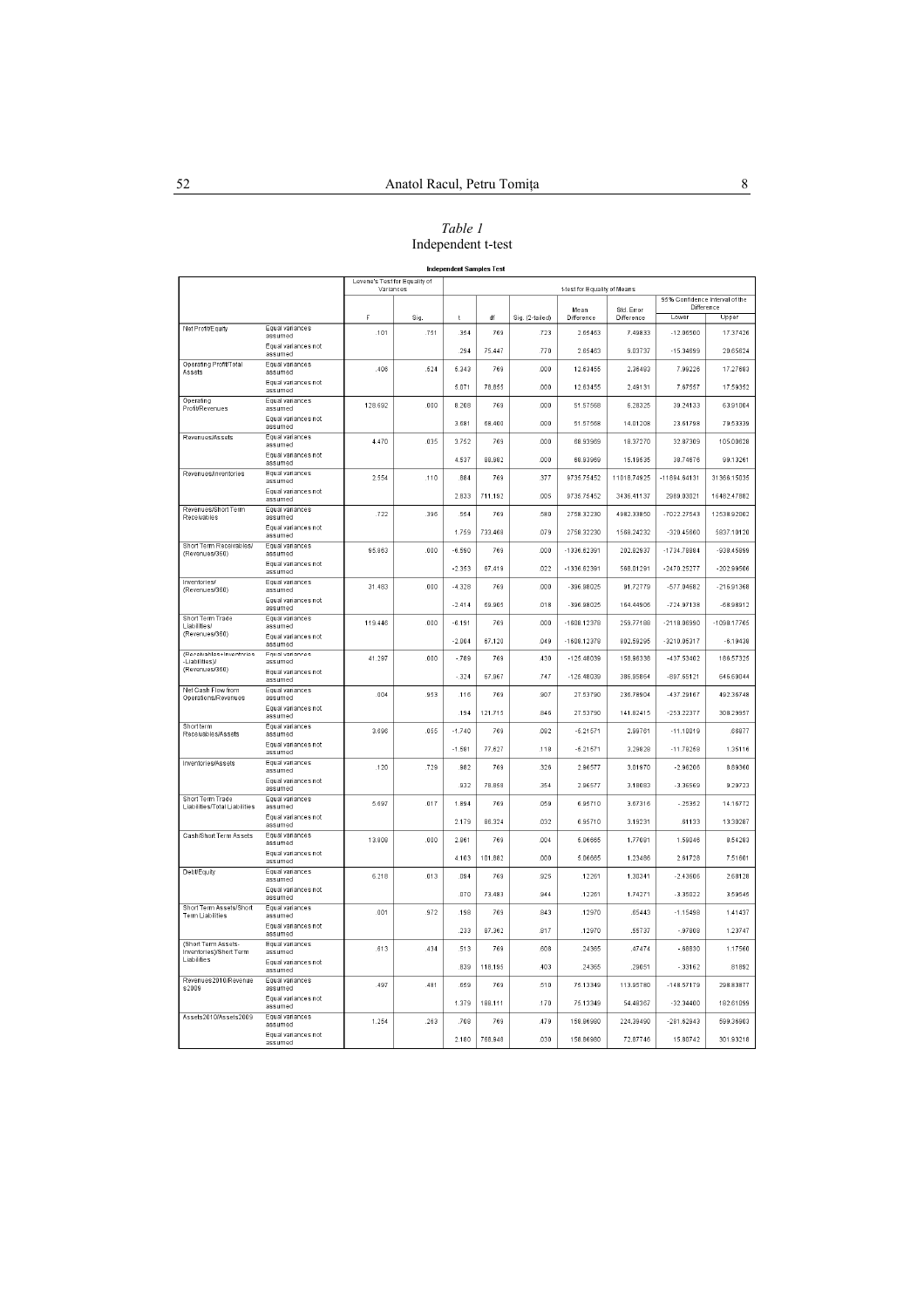The following indicators have a statistically significant difference between the means according to the table above: Return on Assets, Return on Sales, Assets Turnover, Receivables Period, Inventories Period, Payables Period, Short Term Payables/Total Liabilities, Cash/Short Term Assets.

These are the variables that will most likely be included in the short list of variables and are most suited as inputs for the credit scoring models. Unfortunately, these variables cover two of the four dimensions that were mentioned when motivating the usefulness of financial ratios, as *Solvency* and *Growth* are not represented, and covering *Liquidity* and *Profitability*.

Another important test, which is also feasible when the independent variable has more than two possible instances, is ANOVA. It also provides the F-ratio, a statistical value that measures the strength of the discriminatory power of a financial ratio. There is a positive relationship between the value of F-ratio and the discriminatory power, as a high F-ratio means a strong discriminatory power of the indicator. As the study is performed on a single sample, the F-ratios of different financial ratios can be compared. It is obviously that the indicators that were mentioned as having a statistically significant difference between the means of the "good" and the "bad" companies have also a high value of the F-ratio. As it can be noticed, a relatively small number of variables have a high value of F-ratio, and will be reflected in the capacity of the models to separate the "good" and the "bad" companies and also on the amount of inputs that it would be feasible to be included in the models (Table 3).

The discriminatory power of the indicators can be also calculated using ROC curves and AuROC measures. The ROC curve is a plot that illustrates the performance of the indicator in separating the "bad" companies from the "good" ones. A quantifiable approach can be implemented by measuring the AuROC, the area under the ROC curve. It also has a positive relationship with strength of the discriminatory power, as the higher the AuROC, the better the discriminatory power of the indicator. An important specificity is that AuROC is calculated using the relative ranks of the observations, instead of absolute values, making it less sensible to extreme values. As the range of the values of AuROC is between 0.5 and 1, a threshold can be chosen for a variable to be suitable into entering into the short list (Table 2).

The first thing to point out is that the three ratios that were initially not aligned to the working hypothesis have an AuROC value below 0.5. At the same time, the indicators with high values of F-Ratio have the highest values for AuROC values.

The last step before making the final short list of indicators is to examine the correlations between the pairs of variables. As high correlations among variables indicate similar information, the presence of two highly correlated variables would cause more harm than good from the perspective of the scoring models. High Pearson's Correlations, significant at 1%, can be noticed between Payables Period and Receivables Period (0.76), Quick Ratio and Current Ratio (0.894). Additionally,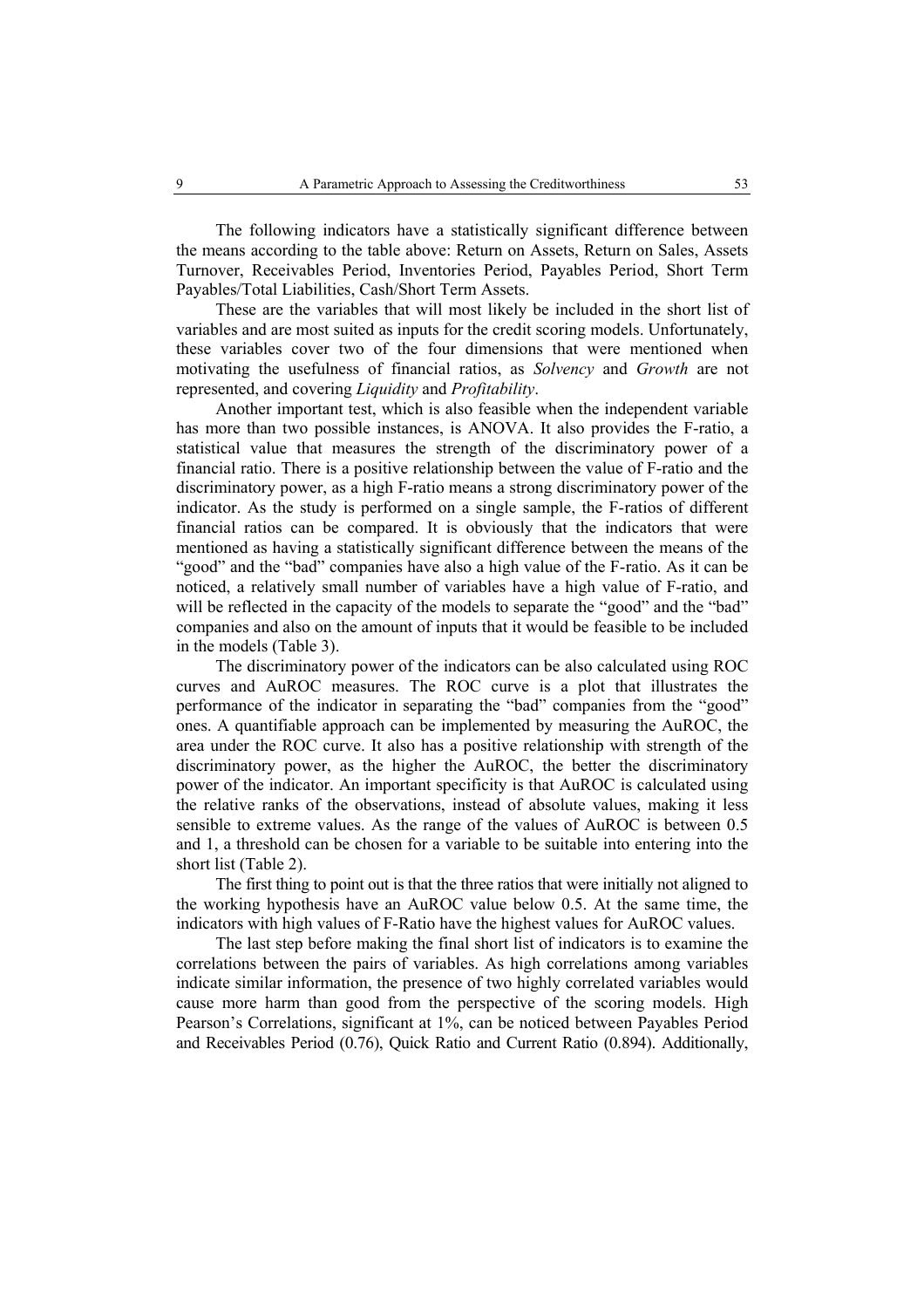high Spearman's Correlations, significant at 1%, can be noticed between Inventories Period and Inventories Turnover (0.776), Receivables Period and Receivables Turnover (0.831) and between Return on Assets and Return on Sales (0.872).

As Payables Period is not aligned with the working hypothesis, but at the same time is highly correlated to Receivables Period, it can be successfully replaced in the scoring models. Also, the high correlation between the Receivables Period and Receivables Turnover makes it even clearer that the variables Receivables Period should not make it to the short list and excluded from the models when possible. Due to high correlations between Current Ratio and Quick Ratio and between Return on Assets and Return on Sales, great care should be taken when including them into the scoring models or the short list, as one should be preferred over the other.

The outliers' treatment is also a necessary step, as it is an impediment previously encountered and greatly affected the shape of the distributions of the variables. According to the approach that has been chosen, an outlier is considered an observation that has a value that is greater than the  $3<sup>rd</sup>$  quartile plus 3xInterquartile Range or has a value that is lower than the  $1<sup>st</sup>$  quartile minus 3xInterquartile Range. As all the outliers were counted, the results show that 3 variables have more than 10% of outliers: Inventories Turnover-13.2%, Cash Flow from Operations/Sales-20%, Leverage-13.5%. A separate treatment is necessary for these 3 ratios.

| Return on Equity                     | 0.549                               |  |  |  |  |
|--------------------------------------|-------------------------------------|--|--|--|--|
| Return on Assets                     | 0.741                               |  |  |  |  |
| Return on Sales                      | 0.676                               |  |  |  |  |
| <b>Assets Turnover</b>               | 0.735                               |  |  |  |  |
| <b>Inventories Turnover</b>          | 0.675                               |  |  |  |  |
| Receivables Turnover                 | 0.729                               |  |  |  |  |
| Receivables Period                   | 0.71                                |  |  |  |  |
| <b>Inventories Period</b>            | 0.669                               |  |  |  |  |
| Payables Period                      | 0.296 Non-alignment with hypothesis |  |  |  |  |
| Commercial Working Capital Period    | 0.687                               |  |  |  |  |
| Cash Flow from Operations/Sales      | 0.521                               |  |  |  |  |
| <b>Short Term Receivables/Assets</b> | 0.557                               |  |  |  |  |
| Inventories/Assets                   | 0.454 Non-alignment with hypothesis |  |  |  |  |
| Short Term Payables/Liabilities      | 0.559                               |  |  |  |  |
| <b>Cash/Short Term Assets</b>        | 0.713                               |  |  |  |  |
| Leverage                             | 0.422 Non-alignment with hypothesis |  |  |  |  |
| <b>Current Ratio</b>                 | 0.536                               |  |  |  |  |
| Quick Ratio                          | 0.509                               |  |  |  |  |
| Sales Growth                         | 0.632                               |  |  |  |  |
| Assets Growth                        | 0.656                               |  |  |  |  |

*Table 2*  Calculated AuROCs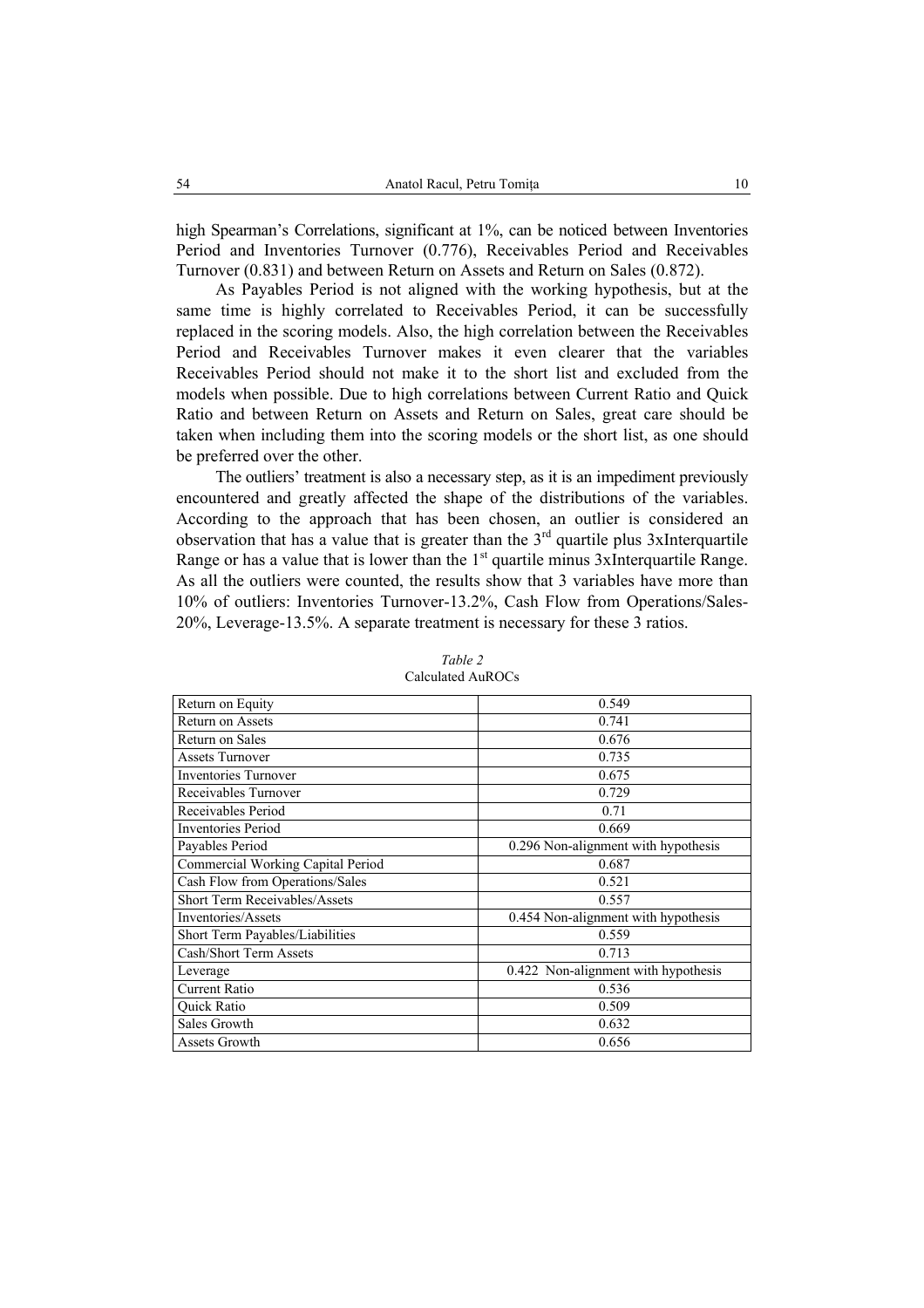| ani |  |
|-----|--|
|-----|--|

| Net Profit/Equity * Risk<br>Between Groups<br>.125<br>(Combined)<br>436.935<br>1<br>436.935<br>723<br>Category Transformed<br>Within Groups<br>2680807.764<br>769<br>3486.096<br>Total<br>2681244.699<br>770<br>Operating Profit/Total<br>Between Groups<br>(Combined)<br>9897.586<br>1<br>9897.586<br>28.544<br>000<br>Assets * Risk Category<br>Within Groups<br>769<br>266646.392<br>346.744<br>Transformed<br>Total<br>770<br>276543978<br>Operating<br>Between Groups<br>(Combined)<br>164930.071<br>164930.071<br>1<br>67.379<br>000<br>Profit/Revenues * Risk<br>Within Groups<br>769<br>1882368.068<br>2447.813<br>Category Transformed<br>Total<br>770<br>2047298.140<br>Revenues/Assets * Risk<br>Between Groups<br>(Combined)<br>294678.501<br>1<br>294678.501<br>14.080<br>000<br>Category Transformed<br>Within Groups<br>769<br>16094669.20<br>20929.349<br>Total<br>770<br>16389347.70<br>Revenues/Inventories *<br>Between Groups<br>(Combined)<br>5876910671<br>5876910671<br>1<br>781<br>377<br>Risk Category<br>Within Groups<br>769<br>5.789E+12<br>7527910719<br>Transformed<br>Total<br>770<br>5.795E+12<br>Revenues/Short Term<br>Between Groups<br>(Combined)<br>471736934.1<br>1<br>471736934.1<br>306<br>.580<br>Receivables * Risk<br>Within Groups<br>769<br>1.184E+12<br>1539133601<br>Category Transformed<br>Total<br>770<br>1.184E+12<br>Short Term Receivables/<br>Between Groups<br>(Combined)<br>110771570.7<br>1<br>110771570.7<br>43.427<br>000<br>(Revenues/360) * Risk<br>Within Groups<br>769<br>1961543165<br>2550771.346<br>Category Transformed<br>Total<br>770<br>2072314736<br>Inventories/<br>Between Groups<br>(Combined)<br>9771194.585<br>1<br>9771194.585<br>18.730<br>000<br>(Revenues/360) * Risk<br>Within Groups<br>769<br>401178848.8<br>521689.010<br>Category Transformed<br>Total<br>770<br>410950043.4<br>Short Term Trade<br>Between Groups<br>(Combined)<br>1<br>160342557.4<br>.000<br>1603425574<br>38 323<br>Liabilities/<br>Within Groups<br>4184023.541<br>3217514103<br>769<br>(Revenues/360) * Risk<br>Category Transformed<br>Total<br>3377856660<br>770<br>(Receivables+Inventories<br>Between Groups<br>(Combined)<br>976251.162<br>1<br>976251.162<br>623<br>430<br>-Liabilities)/<br>Within Groups<br>1204842708<br>769<br>1566765.549<br>(Revenues/360) * Risk<br>Total<br>Category Transformed<br>770<br>1205818959<br>Net Cash Flow from<br>Between Groups<br>(Combined)<br>47018.805<br>47018.805<br>014<br>907<br>1<br>Operations/Revenues *<br>Within Groups<br>769<br>2673371880<br>3476426.372<br>Risk Category<br>Transformed<br>Total<br>2673418899<br>770<br>Short term<br>Between Groups<br>(Combined)<br>1686.695<br>1686.695<br>3.027<br>082<br>1<br>Receivables/Assets *<br>Within Groups<br>428437.813<br>769<br>557.136<br>Risk Categon<br>Total<br>Transformed<br>430124.508<br>770<br>Inventories/Assets * Risk<br>Between Groups<br>(Combined)<br>545.362<br>545.362<br>965<br>326<br>1<br>Category Transformed<br>Within Groups<br>434774.323<br>769<br>565.376<br>Total<br>770<br>435319.685<br>Short Term Trade<br>Between Groups<br>(Combined)<br>3001.002<br>3001.002<br>059<br>1<br>3.587<br>Liabilities/Total Liabilities<br>Within Groups<br>836.547<br>643304.884<br>769<br>* Risk Category<br>Transformed<br>Total<br>646305.886<br>770<br>Cash/Short Term Assets<br>Between Groups<br>(Combined)<br>004<br>1591.662<br>1591.662<br>8.187<br>* Risk Category<br>Within Groups<br>149512.776<br>769<br>194.425<br>Transformed<br>Total<br>151104.438<br>770<br>Debt/Equity * Risk<br>Between Groups<br>(Combined)<br>1<br>932<br>009<br>925<br>.932<br>Category Transformed<br>Within Groups<br>81002.807<br>769<br>105.335<br>Total<br>81003.739<br>770<br>Short Term Assets/Short<br>Between Groups<br>(Combined)<br>1.043<br>843<br>1.043<br>039<br>1<br>Term Liabilities * Risk<br>Within Groups<br>20420.118<br>769<br>26.554<br>Category Transformed<br>Total<br>20421.161<br>770<br>(Short Term Assets-<br>Between Groups<br>(Combined)<br>3.681<br>3.681<br>263<br>608<br>1<br>Inventories)/Short Term<br>Within Groups<br>10746.177<br>769<br>13.974<br>Liabilities * Risk Category<br>Transformed<br>Total<br>10749.858<br>770<br>Revenues2010/Revenue<br>Between Groups<br>(Combined)<br>350007.227<br>1<br>350007.227<br>435<br>510<br>s2009 * Risk Category<br>Within Groups<br>619190557.2<br>769<br>805189.281<br>Transformed<br>Total<br>619540564.4<br>770<br>Assets2010/Assets2009<br>(Combined)<br>Between Groups<br>501<br>479<br>1564921.488<br>1<br>1564921.488<br>* Risk Categorv<br>Within Groups<br>2400834267<br>769<br>3122021.153<br>Transformed<br>Total<br>2402399188<br>770 |  | Sum of<br>Squares | df | Mean Square | F | Sig. |
|------------------------------------------------------------------------------------------------------------------------------------------------------------------------------------------------------------------------------------------------------------------------------------------------------------------------------------------------------------------------------------------------------------------------------------------------------------------------------------------------------------------------------------------------------------------------------------------------------------------------------------------------------------------------------------------------------------------------------------------------------------------------------------------------------------------------------------------------------------------------------------------------------------------------------------------------------------------------------------------------------------------------------------------------------------------------------------------------------------------------------------------------------------------------------------------------------------------------------------------------------------------------------------------------------------------------------------------------------------------------------------------------------------------------------------------------------------------------------------------------------------------------------------------------------------------------------------------------------------------------------------------------------------------------------------------------------------------------------------------------------------------------------------------------------------------------------------------------------------------------------------------------------------------------------------------------------------------------------------------------------------------------------------------------------------------------------------------------------------------------------------------------------------------------------------------------------------------------------------------------------------------------------------------------------------------------------------------------------------------------------------------------------------------------------------------------------------------------------------------------------------------------------------------------------------------------------------------------------------------------------------------------------------------------------------------------------------------------------------------------------------------------------------------------------------------------------------------------------------------------------------------------------------------------------------------------------------------------------------------------------------------------------------------------------------------------------------------------------------------------------------------------------------------------------------------------------------------------------------------------------------------------------------------------------------------------------------------------------------------------------------------------------------------------------------------------------------------------------------------------------------------------------------------------------------------------------------------------------------------------------------------------------------------------------------------------------------------------------------------------------------------------------------------------------------------------------------------------------------------------------------------------------------------------------------------------------------------------------------------------------------------------------------------------------------------------------------------------------------------------------------------------------------------------------------------------------------------------------------------------------------------------------------------------------------------------------------------------------------------------------------------------------------------------------------------------------------------------------------------------------------------------------------------------------------------------------------------------------------------------------------------------------------------------------------------------------------------|--|-------------------|----|-------------|---|------|
|                                                                                                                                                                                                                                                                                                                                                                                                                                                                                                                                                                                                                                                                                                                                                                                                                                                                                                                                                                                                                                                                                                                                                                                                                                                                                                                                                                                                                                                                                                                                                                                                                                                                                                                                                                                                                                                                                                                                                                                                                                                                                                                                                                                                                                                                                                                                                                                                                                                                                                                                                                                                                                                                                                                                                                                                                                                                                                                                                                                                                                                                                                                                                                                                                                                                                                                                                                                                                                                                                                                                                                                                                                                                                                                                                                                                                                                                                                                                                                                                                                                                                                                                                                                                                                                                                                                                                                                                                                                                                                                                                                                                                                                                                                                  |  |                   |    |             |   |      |
|                                                                                                                                                                                                                                                                                                                                                                                                                                                                                                                                                                                                                                                                                                                                                                                                                                                                                                                                                                                                                                                                                                                                                                                                                                                                                                                                                                                                                                                                                                                                                                                                                                                                                                                                                                                                                                                                                                                                                                                                                                                                                                                                                                                                                                                                                                                                                                                                                                                                                                                                                                                                                                                                                                                                                                                                                                                                                                                                                                                                                                                                                                                                                                                                                                                                                                                                                                                                                                                                                                                                                                                                                                                                                                                                                                                                                                                                                                                                                                                                                                                                                                                                                                                                                                                                                                                                                                                                                                                                                                                                                                                                                                                                                                                  |  |                   |    |             |   |      |
|                                                                                                                                                                                                                                                                                                                                                                                                                                                                                                                                                                                                                                                                                                                                                                                                                                                                                                                                                                                                                                                                                                                                                                                                                                                                                                                                                                                                                                                                                                                                                                                                                                                                                                                                                                                                                                                                                                                                                                                                                                                                                                                                                                                                                                                                                                                                                                                                                                                                                                                                                                                                                                                                                                                                                                                                                                                                                                                                                                                                                                                                                                                                                                                                                                                                                                                                                                                                                                                                                                                                                                                                                                                                                                                                                                                                                                                                                                                                                                                                                                                                                                                                                                                                                                                                                                                                                                                                                                                                                                                                                                                                                                                                                                                  |  |                   |    |             |   |      |
|                                                                                                                                                                                                                                                                                                                                                                                                                                                                                                                                                                                                                                                                                                                                                                                                                                                                                                                                                                                                                                                                                                                                                                                                                                                                                                                                                                                                                                                                                                                                                                                                                                                                                                                                                                                                                                                                                                                                                                                                                                                                                                                                                                                                                                                                                                                                                                                                                                                                                                                                                                                                                                                                                                                                                                                                                                                                                                                                                                                                                                                                                                                                                                                                                                                                                                                                                                                                                                                                                                                                                                                                                                                                                                                                                                                                                                                                                                                                                                                                                                                                                                                                                                                                                                                                                                                                                                                                                                                                                                                                                                                                                                                                                                                  |  |                   |    |             |   |      |
|                                                                                                                                                                                                                                                                                                                                                                                                                                                                                                                                                                                                                                                                                                                                                                                                                                                                                                                                                                                                                                                                                                                                                                                                                                                                                                                                                                                                                                                                                                                                                                                                                                                                                                                                                                                                                                                                                                                                                                                                                                                                                                                                                                                                                                                                                                                                                                                                                                                                                                                                                                                                                                                                                                                                                                                                                                                                                                                                                                                                                                                                                                                                                                                                                                                                                                                                                                                                                                                                                                                                                                                                                                                                                                                                                                                                                                                                                                                                                                                                                                                                                                                                                                                                                                                                                                                                                                                                                                                                                                                                                                                                                                                                                                                  |  |                   |    |             |   |      |
|                                                                                                                                                                                                                                                                                                                                                                                                                                                                                                                                                                                                                                                                                                                                                                                                                                                                                                                                                                                                                                                                                                                                                                                                                                                                                                                                                                                                                                                                                                                                                                                                                                                                                                                                                                                                                                                                                                                                                                                                                                                                                                                                                                                                                                                                                                                                                                                                                                                                                                                                                                                                                                                                                                                                                                                                                                                                                                                                                                                                                                                                                                                                                                                                                                                                                                                                                                                                                                                                                                                                                                                                                                                                                                                                                                                                                                                                                                                                                                                                                                                                                                                                                                                                                                                                                                                                                                                                                                                                                                                                                                                                                                                                                                                  |  |                   |    |             |   |      |
|                                                                                                                                                                                                                                                                                                                                                                                                                                                                                                                                                                                                                                                                                                                                                                                                                                                                                                                                                                                                                                                                                                                                                                                                                                                                                                                                                                                                                                                                                                                                                                                                                                                                                                                                                                                                                                                                                                                                                                                                                                                                                                                                                                                                                                                                                                                                                                                                                                                                                                                                                                                                                                                                                                                                                                                                                                                                                                                                                                                                                                                                                                                                                                                                                                                                                                                                                                                                                                                                                                                                                                                                                                                                                                                                                                                                                                                                                                                                                                                                                                                                                                                                                                                                                                                                                                                                                                                                                                                                                                                                                                                                                                                                                                                  |  |                   |    |             |   |      |
|                                                                                                                                                                                                                                                                                                                                                                                                                                                                                                                                                                                                                                                                                                                                                                                                                                                                                                                                                                                                                                                                                                                                                                                                                                                                                                                                                                                                                                                                                                                                                                                                                                                                                                                                                                                                                                                                                                                                                                                                                                                                                                                                                                                                                                                                                                                                                                                                                                                                                                                                                                                                                                                                                                                                                                                                                                                                                                                                                                                                                                                                                                                                                                                                                                                                                                                                                                                                                                                                                                                                                                                                                                                                                                                                                                                                                                                                                                                                                                                                                                                                                                                                                                                                                                                                                                                                                                                                                                                                                                                                                                                                                                                                                                                  |  |                   |    |             |   |      |
|                                                                                                                                                                                                                                                                                                                                                                                                                                                                                                                                                                                                                                                                                                                                                                                                                                                                                                                                                                                                                                                                                                                                                                                                                                                                                                                                                                                                                                                                                                                                                                                                                                                                                                                                                                                                                                                                                                                                                                                                                                                                                                                                                                                                                                                                                                                                                                                                                                                                                                                                                                                                                                                                                                                                                                                                                                                                                                                                                                                                                                                                                                                                                                                                                                                                                                                                                                                                                                                                                                                                                                                                                                                                                                                                                                                                                                                                                                                                                                                                                                                                                                                                                                                                                                                                                                                                                                                                                                                                                                                                                                                                                                                                                                                  |  |                   |    |             |   |      |
|                                                                                                                                                                                                                                                                                                                                                                                                                                                                                                                                                                                                                                                                                                                                                                                                                                                                                                                                                                                                                                                                                                                                                                                                                                                                                                                                                                                                                                                                                                                                                                                                                                                                                                                                                                                                                                                                                                                                                                                                                                                                                                                                                                                                                                                                                                                                                                                                                                                                                                                                                                                                                                                                                                                                                                                                                                                                                                                                                                                                                                                                                                                                                                                                                                                                                                                                                                                                                                                                                                                                                                                                                                                                                                                                                                                                                                                                                                                                                                                                                                                                                                                                                                                                                                                                                                                                                                                                                                                                                                                                                                                                                                                                                                                  |  |                   |    |             |   |      |
|                                                                                                                                                                                                                                                                                                                                                                                                                                                                                                                                                                                                                                                                                                                                                                                                                                                                                                                                                                                                                                                                                                                                                                                                                                                                                                                                                                                                                                                                                                                                                                                                                                                                                                                                                                                                                                                                                                                                                                                                                                                                                                                                                                                                                                                                                                                                                                                                                                                                                                                                                                                                                                                                                                                                                                                                                                                                                                                                                                                                                                                                                                                                                                                                                                                                                                                                                                                                                                                                                                                                                                                                                                                                                                                                                                                                                                                                                                                                                                                                                                                                                                                                                                                                                                                                                                                                                                                                                                                                                                                                                                                                                                                                                                                  |  |                   |    |             |   |      |
|                                                                                                                                                                                                                                                                                                                                                                                                                                                                                                                                                                                                                                                                                                                                                                                                                                                                                                                                                                                                                                                                                                                                                                                                                                                                                                                                                                                                                                                                                                                                                                                                                                                                                                                                                                                                                                                                                                                                                                                                                                                                                                                                                                                                                                                                                                                                                                                                                                                                                                                                                                                                                                                                                                                                                                                                                                                                                                                                                                                                                                                                                                                                                                                                                                                                                                                                                                                                                                                                                                                                                                                                                                                                                                                                                                                                                                                                                                                                                                                                                                                                                                                                                                                                                                                                                                                                                                                                                                                                                                                                                                                                                                                                                                                  |  |                   |    |             |   |      |
|                                                                                                                                                                                                                                                                                                                                                                                                                                                                                                                                                                                                                                                                                                                                                                                                                                                                                                                                                                                                                                                                                                                                                                                                                                                                                                                                                                                                                                                                                                                                                                                                                                                                                                                                                                                                                                                                                                                                                                                                                                                                                                                                                                                                                                                                                                                                                                                                                                                                                                                                                                                                                                                                                                                                                                                                                                                                                                                                                                                                                                                                                                                                                                                                                                                                                                                                                                                                                                                                                                                                                                                                                                                                                                                                                                                                                                                                                                                                                                                                                                                                                                                                                                                                                                                                                                                                                                                                                                                                                                                                                                                                                                                                                                                  |  |                   |    |             |   |      |
|                                                                                                                                                                                                                                                                                                                                                                                                                                                                                                                                                                                                                                                                                                                                                                                                                                                                                                                                                                                                                                                                                                                                                                                                                                                                                                                                                                                                                                                                                                                                                                                                                                                                                                                                                                                                                                                                                                                                                                                                                                                                                                                                                                                                                                                                                                                                                                                                                                                                                                                                                                                                                                                                                                                                                                                                                                                                                                                                                                                                                                                                                                                                                                                                                                                                                                                                                                                                                                                                                                                                                                                                                                                                                                                                                                                                                                                                                                                                                                                                                                                                                                                                                                                                                                                                                                                                                                                                                                                                                                                                                                                                                                                                                                                  |  |                   |    |             |   |      |
|                                                                                                                                                                                                                                                                                                                                                                                                                                                                                                                                                                                                                                                                                                                                                                                                                                                                                                                                                                                                                                                                                                                                                                                                                                                                                                                                                                                                                                                                                                                                                                                                                                                                                                                                                                                                                                                                                                                                                                                                                                                                                                                                                                                                                                                                                                                                                                                                                                                                                                                                                                                                                                                                                                                                                                                                                                                                                                                                                                                                                                                                                                                                                                                                                                                                                                                                                                                                                                                                                                                                                                                                                                                                                                                                                                                                                                                                                                                                                                                                                                                                                                                                                                                                                                                                                                                                                                                                                                                                                                                                                                                                                                                                                                                  |  |                   |    |             |   |      |
|                                                                                                                                                                                                                                                                                                                                                                                                                                                                                                                                                                                                                                                                                                                                                                                                                                                                                                                                                                                                                                                                                                                                                                                                                                                                                                                                                                                                                                                                                                                                                                                                                                                                                                                                                                                                                                                                                                                                                                                                                                                                                                                                                                                                                                                                                                                                                                                                                                                                                                                                                                                                                                                                                                                                                                                                                                                                                                                                                                                                                                                                                                                                                                                                                                                                                                                                                                                                                                                                                                                                                                                                                                                                                                                                                                                                                                                                                                                                                                                                                                                                                                                                                                                                                                                                                                                                                                                                                                                                                                                                                                                                                                                                                                                  |  |                   |    |             |   |      |
|                                                                                                                                                                                                                                                                                                                                                                                                                                                                                                                                                                                                                                                                                                                                                                                                                                                                                                                                                                                                                                                                                                                                                                                                                                                                                                                                                                                                                                                                                                                                                                                                                                                                                                                                                                                                                                                                                                                                                                                                                                                                                                                                                                                                                                                                                                                                                                                                                                                                                                                                                                                                                                                                                                                                                                                                                                                                                                                                                                                                                                                                                                                                                                                                                                                                                                                                                                                                                                                                                                                                                                                                                                                                                                                                                                                                                                                                                                                                                                                                                                                                                                                                                                                                                                                                                                                                                                                                                                                                                                                                                                                                                                                                                                                  |  |                   |    |             |   |      |
|                                                                                                                                                                                                                                                                                                                                                                                                                                                                                                                                                                                                                                                                                                                                                                                                                                                                                                                                                                                                                                                                                                                                                                                                                                                                                                                                                                                                                                                                                                                                                                                                                                                                                                                                                                                                                                                                                                                                                                                                                                                                                                                                                                                                                                                                                                                                                                                                                                                                                                                                                                                                                                                                                                                                                                                                                                                                                                                                                                                                                                                                                                                                                                                                                                                                                                                                                                                                                                                                                                                                                                                                                                                                                                                                                                                                                                                                                                                                                                                                                                                                                                                                                                                                                                                                                                                                                                                                                                                                                                                                                                                                                                                                                                                  |  |                   |    |             |   |      |
|                                                                                                                                                                                                                                                                                                                                                                                                                                                                                                                                                                                                                                                                                                                                                                                                                                                                                                                                                                                                                                                                                                                                                                                                                                                                                                                                                                                                                                                                                                                                                                                                                                                                                                                                                                                                                                                                                                                                                                                                                                                                                                                                                                                                                                                                                                                                                                                                                                                                                                                                                                                                                                                                                                                                                                                                                                                                                                                                                                                                                                                                                                                                                                                                                                                                                                                                                                                                                                                                                                                                                                                                                                                                                                                                                                                                                                                                                                                                                                                                                                                                                                                                                                                                                                                                                                                                                                                                                                                                                                                                                                                                                                                                                                                  |  |                   |    |             |   |      |
|                                                                                                                                                                                                                                                                                                                                                                                                                                                                                                                                                                                                                                                                                                                                                                                                                                                                                                                                                                                                                                                                                                                                                                                                                                                                                                                                                                                                                                                                                                                                                                                                                                                                                                                                                                                                                                                                                                                                                                                                                                                                                                                                                                                                                                                                                                                                                                                                                                                                                                                                                                                                                                                                                                                                                                                                                                                                                                                                                                                                                                                                                                                                                                                                                                                                                                                                                                                                                                                                                                                                                                                                                                                                                                                                                                                                                                                                                                                                                                                                                                                                                                                                                                                                                                                                                                                                                                                                                                                                                                                                                                                                                                                                                                                  |  |                   |    |             |   |      |
|                                                                                                                                                                                                                                                                                                                                                                                                                                                                                                                                                                                                                                                                                                                                                                                                                                                                                                                                                                                                                                                                                                                                                                                                                                                                                                                                                                                                                                                                                                                                                                                                                                                                                                                                                                                                                                                                                                                                                                                                                                                                                                                                                                                                                                                                                                                                                                                                                                                                                                                                                                                                                                                                                                                                                                                                                                                                                                                                                                                                                                                                                                                                                                                                                                                                                                                                                                                                                                                                                                                                                                                                                                                                                                                                                                                                                                                                                                                                                                                                                                                                                                                                                                                                                                                                                                                                                                                                                                                                                                                                                                                                                                                                                                                  |  |                   |    |             |   |      |
|                                                                                                                                                                                                                                                                                                                                                                                                                                                                                                                                                                                                                                                                                                                                                                                                                                                                                                                                                                                                                                                                                                                                                                                                                                                                                                                                                                                                                                                                                                                                                                                                                                                                                                                                                                                                                                                                                                                                                                                                                                                                                                                                                                                                                                                                                                                                                                                                                                                                                                                                                                                                                                                                                                                                                                                                                                                                                                                                                                                                                                                                                                                                                                                                                                                                                                                                                                                                                                                                                                                                                                                                                                                                                                                                                                                                                                                                                                                                                                                                                                                                                                                                                                                                                                                                                                                                                                                                                                                                                                                                                                                                                                                                                                                  |  |                   |    |             |   |      |
|                                                                                                                                                                                                                                                                                                                                                                                                                                                                                                                                                                                                                                                                                                                                                                                                                                                                                                                                                                                                                                                                                                                                                                                                                                                                                                                                                                                                                                                                                                                                                                                                                                                                                                                                                                                                                                                                                                                                                                                                                                                                                                                                                                                                                                                                                                                                                                                                                                                                                                                                                                                                                                                                                                                                                                                                                                                                                                                                                                                                                                                                                                                                                                                                                                                                                                                                                                                                                                                                                                                                                                                                                                                                                                                                                                                                                                                                                                                                                                                                                                                                                                                                                                                                                                                                                                                                                                                                                                                                                                                                                                                                                                                                                                                  |  |                   |    |             |   |      |
|                                                                                                                                                                                                                                                                                                                                                                                                                                                                                                                                                                                                                                                                                                                                                                                                                                                                                                                                                                                                                                                                                                                                                                                                                                                                                                                                                                                                                                                                                                                                                                                                                                                                                                                                                                                                                                                                                                                                                                                                                                                                                                                                                                                                                                                                                                                                                                                                                                                                                                                                                                                                                                                                                                                                                                                                                                                                                                                                                                                                                                                                                                                                                                                                                                                                                                                                                                                                                                                                                                                                                                                                                                                                                                                                                                                                                                                                                                                                                                                                                                                                                                                                                                                                                                                                                                                                                                                                                                                                                                                                                                                                                                                                                                                  |  |                   |    |             |   |      |
|                                                                                                                                                                                                                                                                                                                                                                                                                                                                                                                                                                                                                                                                                                                                                                                                                                                                                                                                                                                                                                                                                                                                                                                                                                                                                                                                                                                                                                                                                                                                                                                                                                                                                                                                                                                                                                                                                                                                                                                                                                                                                                                                                                                                                                                                                                                                                                                                                                                                                                                                                                                                                                                                                                                                                                                                                                                                                                                                                                                                                                                                                                                                                                                                                                                                                                                                                                                                                                                                                                                                                                                                                                                                                                                                                                                                                                                                                                                                                                                                                                                                                                                                                                                                                                                                                                                                                                                                                                                                                                                                                                                                                                                                                                                  |  |                   |    |             |   |      |
|                                                                                                                                                                                                                                                                                                                                                                                                                                                                                                                                                                                                                                                                                                                                                                                                                                                                                                                                                                                                                                                                                                                                                                                                                                                                                                                                                                                                                                                                                                                                                                                                                                                                                                                                                                                                                                                                                                                                                                                                                                                                                                                                                                                                                                                                                                                                                                                                                                                                                                                                                                                                                                                                                                                                                                                                                                                                                                                                                                                                                                                                                                                                                                                                                                                                                                                                                                                                                                                                                                                                                                                                                                                                                                                                                                                                                                                                                                                                                                                                                                                                                                                                                                                                                                                                                                                                                                                                                                                                                                                                                                                                                                                                                                                  |  |                   |    |             |   |      |
|                                                                                                                                                                                                                                                                                                                                                                                                                                                                                                                                                                                                                                                                                                                                                                                                                                                                                                                                                                                                                                                                                                                                                                                                                                                                                                                                                                                                                                                                                                                                                                                                                                                                                                                                                                                                                                                                                                                                                                                                                                                                                                                                                                                                                                                                                                                                                                                                                                                                                                                                                                                                                                                                                                                                                                                                                                                                                                                                                                                                                                                                                                                                                                                                                                                                                                                                                                                                                                                                                                                                                                                                                                                                                                                                                                                                                                                                                                                                                                                                                                                                                                                                                                                                                                                                                                                                                                                                                                                                                                                                                                                                                                                                                                                  |  |                   |    |             |   |      |
|                                                                                                                                                                                                                                                                                                                                                                                                                                                                                                                                                                                                                                                                                                                                                                                                                                                                                                                                                                                                                                                                                                                                                                                                                                                                                                                                                                                                                                                                                                                                                                                                                                                                                                                                                                                                                                                                                                                                                                                                                                                                                                                                                                                                                                                                                                                                                                                                                                                                                                                                                                                                                                                                                                                                                                                                                                                                                                                                                                                                                                                                                                                                                                                                                                                                                                                                                                                                                                                                                                                                                                                                                                                                                                                                                                                                                                                                                                                                                                                                                                                                                                                                                                                                                                                                                                                                                                                                                                                                                                                                                                                                                                                                                                                  |  |                   |    |             |   |      |
|                                                                                                                                                                                                                                                                                                                                                                                                                                                                                                                                                                                                                                                                                                                                                                                                                                                                                                                                                                                                                                                                                                                                                                                                                                                                                                                                                                                                                                                                                                                                                                                                                                                                                                                                                                                                                                                                                                                                                                                                                                                                                                                                                                                                                                                                                                                                                                                                                                                                                                                                                                                                                                                                                                                                                                                                                                                                                                                                                                                                                                                                                                                                                                                                                                                                                                                                                                                                                                                                                                                                                                                                                                                                                                                                                                                                                                                                                                                                                                                                                                                                                                                                                                                                                                                                                                                                                                                                                                                                                                                                                                                                                                                                                                                  |  |                   |    |             |   |      |
|                                                                                                                                                                                                                                                                                                                                                                                                                                                                                                                                                                                                                                                                                                                                                                                                                                                                                                                                                                                                                                                                                                                                                                                                                                                                                                                                                                                                                                                                                                                                                                                                                                                                                                                                                                                                                                                                                                                                                                                                                                                                                                                                                                                                                                                                                                                                                                                                                                                                                                                                                                                                                                                                                                                                                                                                                                                                                                                                                                                                                                                                                                                                                                                                                                                                                                                                                                                                                                                                                                                                                                                                                                                                                                                                                                                                                                                                                                                                                                                                                                                                                                                                                                                                                                                                                                                                                                                                                                                                                                                                                                                                                                                                                                                  |  |                   |    |             |   |      |
|                                                                                                                                                                                                                                                                                                                                                                                                                                                                                                                                                                                                                                                                                                                                                                                                                                                                                                                                                                                                                                                                                                                                                                                                                                                                                                                                                                                                                                                                                                                                                                                                                                                                                                                                                                                                                                                                                                                                                                                                                                                                                                                                                                                                                                                                                                                                                                                                                                                                                                                                                                                                                                                                                                                                                                                                                                                                                                                                                                                                                                                                                                                                                                                                                                                                                                                                                                                                                                                                                                                                                                                                                                                                                                                                                                                                                                                                                                                                                                                                                                                                                                                                                                                                                                                                                                                                                                                                                                                                                                                                                                                                                                                                                                                  |  |                   |    |             |   |      |
|                                                                                                                                                                                                                                                                                                                                                                                                                                                                                                                                                                                                                                                                                                                                                                                                                                                                                                                                                                                                                                                                                                                                                                                                                                                                                                                                                                                                                                                                                                                                                                                                                                                                                                                                                                                                                                                                                                                                                                                                                                                                                                                                                                                                                                                                                                                                                                                                                                                                                                                                                                                                                                                                                                                                                                                                                                                                                                                                                                                                                                                                                                                                                                                                                                                                                                                                                                                                                                                                                                                                                                                                                                                                                                                                                                                                                                                                                                                                                                                                                                                                                                                                                                                                                                                                                                                                                                                                                                                                                                                                                                                                                                                                                                                  |  |                   |    |             |   |      |
|                                                                                                                                                                                                                                                                                                                                                                                                                                                                                                                                                                                                                                                                                                                                                                                                                                                                                                                                                                                                                                                                                                                                                                                                                                                                                                                                                                                                                                                                                                                                                                                                                                                                                                                                                                                                                                                                                                                                                                                                                                                                                                                                                                                                                                                                                                                                                                                                                                                                                                                                                                                                                                                                                                                                                                                                                                                                                                                                                                                                                                                                                                                                                                                                                                                                                                                                                                                                                                                                                                                                                                                                                                                                                                                                                                                                                                                                                                                                                                                                                                                                                                                                                                                                                                                                                                                                                                                                                                                                                                                                                                                                                                                                                                                  |  |                   |    |             |   |      |
|                                                                                                                                                                                                                                                                                                                                                                                                                                                                                                                                                                                                                                                                                                                                                                                                                                                                                                                                                                                                                                                                                                                                                                                                                                                                                                                                                                                                                                                                                                                                                                                                                                                                                                                                                                                                                                                                                                                                                                                                                                                                                                                                                                                                                                                                                                                                                                                                                                                                                                                                                                                                                                                                                                                                                                                                                                                                                                                                                                                                                                                                                                                                                                                                                                                                                                                                                                                                                                                                                                                                                                                                                                                                                                                                                                                                                                                                                                                                                                                                                                                                                                                                                                                                                                                                                                                                                                                                                                                                                                                                                                                                                                                                                                                  |  |                   |    |             |   |      |
|                                                                                                                                                                                                                                                                                                                                                                                                                                                                                                                                                                                                                                                                                                                                                                                                                                                                                                                                                                                                                                                                                                                                                                                                                                                                                                                                                                                                                                                                                                                                                                                                                                                                                                                                                                                                                                                                                                                                                                                                                                                                                                                                                                                                                                                                                                                                                                                                                                                                                                                                                                                                                                                                                                                                                                                                                                                                                                                                                                                                                                                                                                                                                                                                                                                                                                                                                                                                                                                                                                                                                                                                                                                                                                                                                                                                                                                                                                                                                                                                                                                                                                                                                                                                                                                                                                                                                                                                                                                                                                                                                                                                                                                                                                                  |  |                   |    |             |   |      |
|                                                                                                                                                                                                                                                                                                                                                                                                                                                                                                                                                                                                                                                                                                                                                                                                                                                                                                                                                                                                                                                                                                                                                                                                                                                                                                                                                                                                                                                                                                                                                                                                                                                                                                                                                                                                                                                                                                                                                                                                                                                                                                                                                                                                                                                                                                                                                                                                                                                                                                                                                                                                                                                                                                                                                                                                                                                                                                                                                                                                                                                                                                                                                                                                                                                                                                                                                                                                                                                                                                                                                                                                                                                                                                                                                                                                                                                                                                                                                                                                                                                                                                                                                                                                                                                                                                                                                                                                                                                                                                                                                                                                                                                                                                                  |  |                   |    |             |   |      |
|                                                                                                                                                                                                                                                                                                                                                                                                                                                                                                                                                                                                                                                                                                                                                                                                                                                                                                                                                                                                                                                                                                                                                                                                                                                                                                                                                                                                                                                                                                                                                                                                                                                                                                                                                                                                                                                                                                                                                                                                                                                                                                                                                                                                                                                                                                                                                                                                                                                                                                                                                                                                                                                                                                                                                                                                                                                                                                                                                                                                                                                                                                                                                                                                                                                                                                                                                                                                                                                                                                                                                                                                                                                                                                                                                                                                                                                                                                                                                                                                                                                                                                                                                                                                                                                                                                                                                                                                                                                                                                                                                                                                                                                                                                                  |  |                   |    |             |   |      |
|                                                                                                                                                                                                                                                                                                                                                                                                                                                                                                                                                                                                                                                                                                                                                                                                                                                                                                                                                                                                                                                                                                                                                                                                                                                                                                                                                                                                                                                                                                                                                                                                                                                                                                                                                                                                                                                                                                                                                                                                                                                                                                                                                                                                                                                                                                                                                                                                                                                                                                                                                                                                                                                                                                                                                                                                                                                                                                                                                                                                                                                                                                                                                                                                                                                                                                                                                                                                                                                                                                                                                                                                                                                                                                                                                                                                                                                                                                                                                                                                                                                                                                                                                                                                                                                                                                                                                                                                                                                                                                                                                                                                                                                                                                                  |  |                   |    |             |   |      |
|                                                                                                                                                                                                                                                                                                                                                                                                                                                                                                                                                                                                                                                                                                                                                                                                                                                                                                                                                                                                                                                                                                                                                                                                                                                                                                                                                                                                                                                                                                                                                                                                                                                                                                                                                                                                                                                                                                                                                                                                                                                                                                                                                                                                                                                                                                                                                                                                                                                                                                                                                                                                                                                                                                                                                                                                                                                                                                                                                                                                                                                                                                                                                                                                                                                                                                                                                                                                                                                                                                                                                                                                                                                                                                                                                                                                                                                                                                                                                                                                                                                                                                                                                                                                                                                                                                                                                                                                                                                                                                                                                                                                                                                                                                                  |  |                   |    |             |   |      |
|                                                                                                                                                                                                                                                                                                                                                                                                                                                                                                                                                                                                                                                                                                                                                                                                                                                                                                                                                                                                                                                                                                                                                                                                                                                                                                                                                                                                                                                                                                                                                                                                                                                                                                                                                                                                                                                                                                                                                                                                                                                                                                                                                                                                                                                                                                                                                                                                                                                                                                                                                                                                                                                                                                                                                                                                                                                                                                                                                                                                                                                                                                                                                                                                                                                                                                                                                                                                                                                                                                                                                                                                                                                                                                                                                                                                                                                                                                                                                                                                                                                                                                                                                                                                                                                                                                                                                                                                                                                                                                                                                                                                                                                                                                                  |  |                   |    |             |   |      |
|                                                                                                                                                                                                                                                                                                                                                                                                                                                                                                                                                                                                                                                                                                                                                                                                                                                                                                                                                                                                                                                                                                                                                                                                                                                                                                                                                                                                                                                                                                                                                                                                                                                                                                                                                                                                                                                                                                                                                                                                                                                                                                                                                                                                                                                                                                                                                                                                                                                                                                                                                                                                                                                                                                                                                                                                                                                                                                                                                                                                                                                                                                                                                                                                                                                                                                                                                                                                                                                                                                                                                                                                                                                                                                                                                                                                                                                                                                                                                                                                                                                                                                                                                                                                                                                                                                                                                                                                                                                                                                                                                                                                                                                                                                                  |  |                   |    |             |   |      |
|                                                                                                                                                                                                                                                                                                                                                                                                                                                                                                                                                                                                                                                                                                                                                                                                                                                                                                                                                                                                                                                                                                                                                                                                                                                                                                                                                                                                                                                                                                                                                                                                                                                                                                                                                                                                                                                                                                                                                                                                                                                                                                                                                                                                                                                                                                                                                                                                                                                                                                                                                                                                                                                                                                                                                                                                                                                                                                                                                                                                                                                                                                                                                                                                                                                                                                                                                                                                                                                                                                                                                                                                                                                                                                                                                                                                                                                                                                                                                                                                                                                                                                                                                                                                                                                                                                                                                                                                                                                                                                                                                                                                                                                                                                                  |  |                   |    |             |   |      |
|                                                                                                                                                                                                                                                                                                                                                                                                                                                                                                                                                                                                                                                                                                                                                                                                                                                                                                                                                                                                                                                                                                                                                                                                                                                                                                                                                                                                                                                                                                                                                                                                                                                                                                                                                                                                                                                                                                                                                                                                                                                                                                                                                                                                                                                                                                                                                                                                                                                                                                                                                                                                                                                                                                                                                                                                                                                                                                                                                                                                                                                                                                                                                                                                                                                                                                                                                                                                                                                                                                                                                                                                                                                                                                                                                                                                                                                                                                                                                                                                                                                                                                                                                                                                                                                                                                                                                                                                                                                                                                                                                                                                                                                                                                                  |  |                   |    |             |   |      |
|                                                                                                                                                                                                                                                                                                                                                                                                                                                                                                                                                                                                                                                                                                                                                                                                                                                                                                                                                                                                                                                                                                                                                                                                                                                                                                                                                                                                                                                                                                                                                                                                                                                                                                                                                                                                                                                                                                                                                                                                                                                                                                                                                                                                                                                                                                                                                                                                                                                                                                                                                                                                                                                                                                                                                                                                                                                                                                                                                                                                                                                                                                                                                                                                                                                                                                                                                                                                                                                                                                                                                                                                                                                                                                                                                                                                                                                                                                                                                                                                                                                                                                                                                                                                                                                                                                                                                                                                                                                                                                                                                                                                                                                                                                                  |  |                   |    |             |   |      |
|                                                                                                                                                                                                                                                                                                                                                                                                                                                                                                                                                                                                                                                                                                                                                                                                                                                                                                                                                                                                                                                                                                                                                                                                                                                                                                                                                                                                                                                                                                                                                                                                                                                                                                                                                                                                                                                                                                                                                                                                                                                                                                                                                                                                                                                                                                                                                                                                                                                                                                                                                                                                                                                                                                                                                                                                                                                                                                                                                                                                                                                                                                                                                                                                                                                                                                                                                                                                                                                                                                                                                                                                                                                                                                                                                                                                                                                                                                                                                                                                                                                                                                                                                                                                                                                                                                                                                                                                                                                                                                                                                                                                                                                                                                                  |  |                   |    |             |   |      |
|                                                                                                                                                                                                                                                                                                                                                                                                                                                                                                                                                                                                                                                                                                                                                                                                                                                                                                                                                                                                                                                                                                                                                                                                                                                                                                                                                                                                                                                                                                                                                                                                                                                                                                                                                                                                                                                                                                                                                                                                                                                                                                                                                                                                                                                                                                                                                                                                                                                                                                                                                                                                                                                                                                                                                                                                                                                                                                                                                                                                                                                                                                                                                                                                                                                                                                                                                                                                                                                                                                                                                                                                                                                                                                                                                                                                                                                                                                                                                                                                                                                                                                                                                                                                                                                                                                                                                                                                                                                                                                                                                                                                                                                                                                                  |  |                   |    |             |   |      |
|                                                                                                                                                                                                                                                                                                                                                                                                                                                                                                                                                                                                                                                                                                                                                                                                                                                                                                                                                                                                                                                                                                                                                                                                                                                                                                                                                                                                                                                                                                                                                                                                                                                                                                                                                                                                                                                                                                                                                                                                                                                                                                                                                                                                                                                                                                                                                                                                                                                                                                                                                                                                                                                                                                                                                                                                                                                                                                                                                                                                                                                                                                                                                                                                                                                                                                                                                                                                                                                                                                                                                                                                                                                                                                                                                                                                                                                                                                                                                                                                                                                                                                                                                                                                                                                                                                                                                                                                                                                                                                                                                                                                                                                                                                                  |  |                   |    |             |   |      |
|                                                                                                                                                                                                                                                                                                                                                                                                                                                                                                                                                                                                                                                                                                                                                                                                                                                                                                                                                                                                                                                                                                                                                                                                                                                                                                                                                                                                                                                                                                                                                                                                                                                                                                                                                                                                                                                                                                                                                                                                                                                                                                                                                                                                                                                                                                                                                                                                                                                                                                                                                                                                                                                                                                                                                                                                                                                                                                                                                                                                                                                                                                                                                                                                                                                                                                                                                                                                                                                                                                                                                                                                                                                                                                                                                                                                                                                                                                                                                                                                                                                                                                                                                                                                                                                                                                                                                                                                                                                                                                                                                                                                                                                                                                                  |  |                   |    |             |   |      |
|                                                                                                                                                                                                                                                                                                                                                                                                                                                                                                                                                                                                                                                                                                                                                                                                                                                                                                                                                                                                                                                                                                                                                                                                                                                                                                                                                                                                                                                                                                                                                                                                                                                                                                                                                                                                                                                                                                                                                                                                                                                                                                                                                                                                                                                                                                                                                                                                                                                                                                                                                                                                                                                                                                                                                                                                                                                                                                                                                                                                                                                                                                                                                                                                                                                                                                                                                                                                                                                                                                                                                                                                                                                                                                                                                                                                                                                                                                                                                                                                                                                                                                                                                                                                                                                                                                                                                                                                                                                                                                                                                                                                                                                                                                                  |  |                   |    |             |   |      |
|                                                                                                                                                                                                                                                                                                                                                                                                                                                                                                                                                                                                                                                                                                                                                                                                                                                                                                                                                                                                                                                                                                                                                                                                                                                                                                                                                                                                                                                                                                                                                                                                                                                                                                                                                                                                                                                                                                                                                                                                                                                                                                                                                                                                                                                                                                                                                                                                                                                                                                                                                                                                                                                                                                                                                                                                                                                                                                                                                                                                                                                                                                                                                                                                                                                                                                                                                                                                                                                                                                                                                                                                                                                                                                                                                                                                                                                                                                                                                                                                                                                                                                                                                                                                                                                                                                                                                                                                                                                                                                                                                                                                                                                                                                                  |  |                   |    |             |   |      |
|                                                                                                                                                                                                                                                                                                                                                                                                                                                                                                                                                                                                                                                                                                                                                                                                                                                                                                                                                                                                                                                                                                                                                                                                                                                                                                                                                                                                                                                                                                                                                                                                                                                                                                                                                                                                                                                                                                                                                                                                                                                                                                                                                                                                                                                                                                                                                                                                                                                                                                                                                                                                                                                                                                                                                                                                                                                                                                                                                                                                                                                                                                                                                                                                                                                                                                                                                                                                                                                                                                                                                                                                                                                                                                                                                                                                                                                                                                                                                                                                                                                                                                                                                                                                                                                                                                                                                                                                                                                                                                                                                                                                                                                                                                                  |  |                   |    |             |   |      |
|                                                                                                                                                                                                                                                                                                                                                                                                                                                                                                                                                                                                                                                                                                                                                                                                                                                                                                                                                                                                                                                                                                                                                                                                                                                                                                                                                                                                                                                                                                                                                                                                                                                                                                                                                                                                                                                                                                                                                                                                                                                                                                                                                                                                                                                                                                                                                                                                                                                                                                                                                                                                                                                                                                                                                                                                                                                                                                                                                                                                                                                                                                                                                                                                                                                                                                                                                                                                                                                                                                                                                                                                                                                                                                                                                                                                                                                                                                                                                                                                                                                                                                                                                                                                                                                                                                                                                                                                                                                                                                                                                                                                                                                                                                                  |  |                   |    |             |   |      |
|                                                                                                                                                                                                                                                                                                                                                                                                                                                                                                                                                                                                                                                                                                                                                                                                                                                                                                                                                                                                                                                                                                                                                                                                                                                                                                                                                                                                                                                                                                                                                                                                                                                                                                                                                                                                                                                                                                                                                                                                                                                                                                                                                                                                                                                                                                                                                                                                                                                                                                                                                                                                                                                                                                                                                                                                                                                                                                                                                                                                                                                                                                                                                                                                                                                                                                                                                                                                                                                                                                                                                                                                                                                                                                                                                                                                                                                                                                                                                                                                                                                                                                                                                                                                                                                                                                                                                                                                                                                                                                                                                                                                                                                                                                                  |  |                   |    |             |   |      |
|                                                                                                                                                                                                                                                                                                                                                                                                                                                                                                                                                                                                                                                                                                                                                                                                                                                                                                                                                                                                                                                                                                                                                                                                                                                                                                                                                                                                                                                                                                                                                                                                                                                                                                                                                                                                                                                                                                                                                                                                                                                                                                                                                                                                                                                                                                                                                                                                                                                                                                                                                                                                                                                                                                                                                                                                                                                                                                                                                                                                                                                                                                                                                                                                                                                                                                                                                                                                                                                                                                                                                                                                                                                                                                                                                                                                                                                                                                                                                                                                                                                                                                                                                                                                                                                                                                                                                                                                                                                                                                                                                                                                                                                                                                                  |  |                   |    |             |   |      |
|                                                                                                                                                                                                                                                                                                                                                                                                                                                                                                                                                                                                                                                                                                                                                                                                                                                                                                                                                                                                                                                                                                                                                                                                                                                                                                                                                                                                                                                                                                                                                                                                                                                                                                                                                                                                                                                                                                                                                                                                                                                                                                                                                                                                                                                                                                                                                                                                                                                                                                                                                                                                                                                                                                                                                                                                                                                                                                                                                                                                                                                                                                                                                                                                                                                                                                                                                                                                                                                                                                                                                                                                                                                                                                                                                                                                                                                                                                                                                                                                                                                                                                                                                                                                                                                                                                                                                                                                                                                                                                                                                                                                                                                                                                                  |  |                   |    |             |   |      |
|                                                                                                                                                                                                                                                                                                                                                                                                                                                                                                                                                                                                                                                                                                                                                                                                                                                                                                                                                                                                                                                                                                                                                                                                                                                                                                                                                                                                                                                                                                                                                                                                                                                                                                                                                                                                                                                                                                                                                                                                                                                                                                                                                                                                                                                                                                                                                                                                                                                                                                                                                                                                                                                                                                                                                                                                                                                                                                                                                                                                                                                                                                                                                                                                                                                                                                                                                                                                                                                                                                                                                                                                                                                                                                                                                                                                                                                                                                                                                                                                                                                                                                                                                                                                                                                                                                                                                                                                                                                                                                                                                                                                                                                                                                                  |  |                   |    |             |   |      |
|                                                                                                                                                                                                                                                                                                                                                                                                                                                                                                                                                                                                                                                                                                                                                                                                                                                                                                                                                                                                                                                                                                                                                                                                                                                                                                                                                                                                                                                                                                                                                                                                                                                                                                                                                                                                                                                                                                                                                                                                                                                                                                                                                                                                                                                                                                                                                                                                                                                                                                                                                                                                                                                                                                                                                                                                                                                                                                                                                                                                                                                                                                                                                                                                                                                                                                                                                                                                                                                                                                                                                                                                                                                                                                                                                                                                                                                                                                                                                                                                                                                                                                                                                                                                                                                                                                                                                                                                                                                                                                                                                                                                                                                                                                                  |  |                   |    |             |   |      |
|                                                                                                                                                                                                                                                                                                                                                                                                                                                                                                                                                                                                                                                                                                                                                                                                                                                                                                                                                                                                                                                                                                                                                                                                                                                                                                                                                                                                                                                                                                                                                                                                                                                                                                                                                                                                                                                                                                                                                                                                                                                                                                                                                                                                                                                                                                                                                                                                                                                                                                                                                                                                                                                                                                                                                                                                                                                                                                                                                                                                                                                                                                                                                                                                                                                                                                                                                                                                                                                                                                                                                                                                                                                                                                                                                                                                                                                                                                                                                                                                                                                                                                                                                                                                                                                                                                                                                                                                                                                                                                                                                                                                                                                                                                                  |  |                   |    |             |   |      |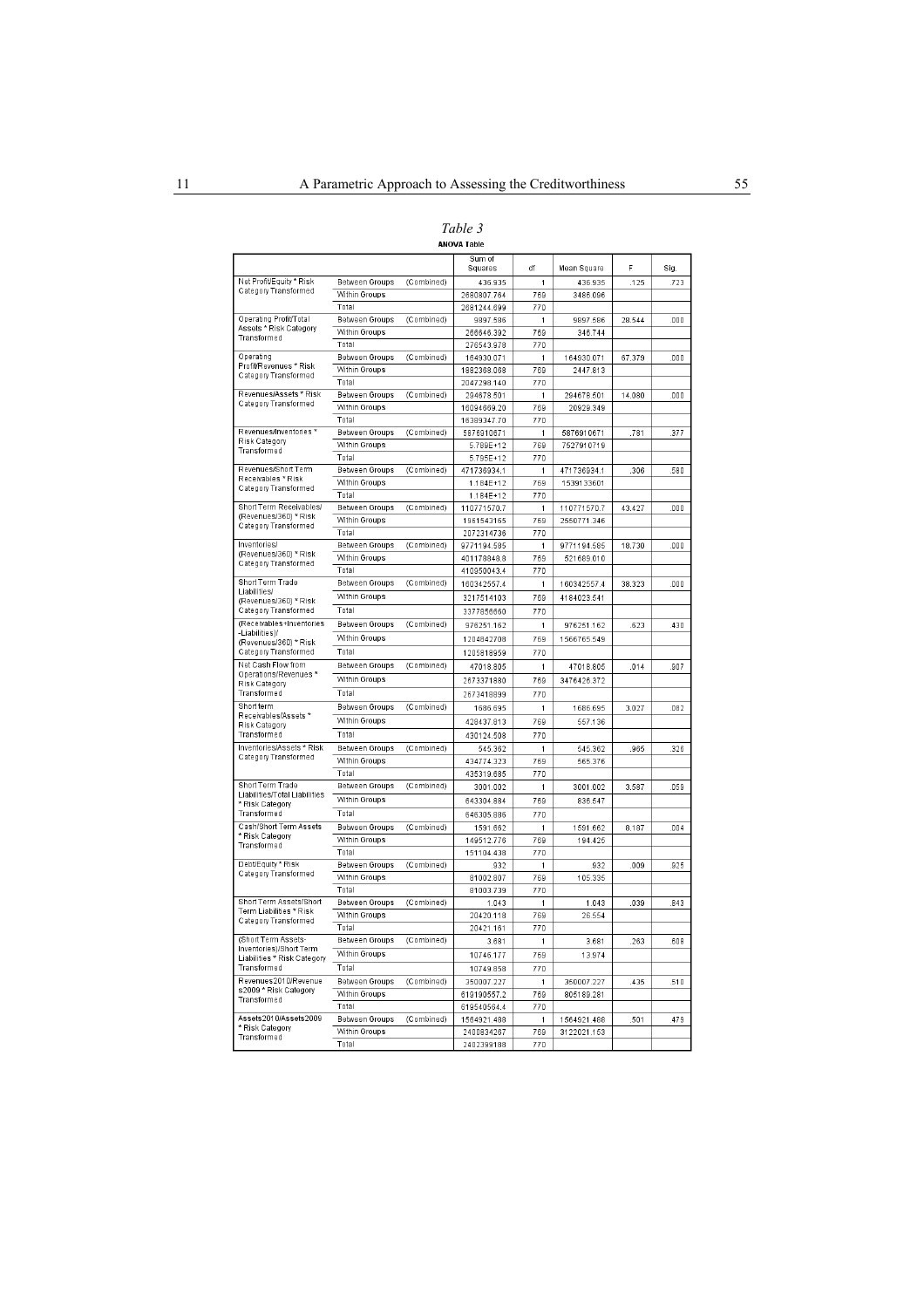Also, this is another confirmation of the manipulation of the entrepreneurs of the ratio Leverage and of the indicator Cash Flow from Operations. The manipulation of the latter is due to tax reasons, as low indicators of profits translate into lower taxes. The very high number of outliers in the Cash Flow from Operations/Sales will probably be a serious limitation in considering this ratio in the short list. As the rest of the ratios contained less than 10% of outliers, these observations were substituted by the lower and upper bounds respectively. This procedure was applied to all the variables, and the three above-mentioned variables will be additionally transformed. Twenty new variables were created in result. In order to avoid the excessive accumulation of observations in the boundaries of variables, for the three problematic indicators an additional logistic transformation was performed, thus creating three new variables. It is necessary to say that, as ROC curves take into account the rank of the observations, rather than the absolute values of the differences, these transformations did not improve the discriminatory power of the variables. Also, the values of AuROC remained practically the same, due to the same reason.

Using all the information that the univariate and bivariate analysis have provided, the authors concluded that the variables having the most discriminatory power are aligned with the working hypotheses, and are most useful in separating the "good" and the "bad" borrowers are: Return on Sales, Return on Assets, Assets Turnover, Receivables Period, Cash/Short Term Assets, and Inventories Period. The low number of indicators from this short list is due to the initial low number of ratios that could be calculated and, of course, of the less than great quality of financial data.

The most tangible result of the discriminant analysis is providing canonical coefficients for the variables in the model. These coefficients, presented in Table 4, if multiplied by the respective variables and computing the sum will result in the final discriminant score of each company.

| Table 4                                                |          |  |  |  |  |
|--------------------------------------------------------|----------|--|--|--|--|
| <b>Canonical Discriminant Function</b><br>Coefficients |          |  |  |  |  |
|                                                        | Function |  |  |  |  |
|                                                        |          |  |  |  |  |
| ROS3                                                   | .010     |  |  |  |  |
| Receivables Period3                                    | $-004$   |  |  |  |  |
| Inventories_Period3                                    | $-002$   |  |  |  |  |
| Commercial WC Period<br>3                              | .000     |  |  |  |  |
| CashSTAssets3                                          | .033     |  |  |  |  |
| (Constant)                                             | .621     |  |  |  |  |

Unstandardized coefficients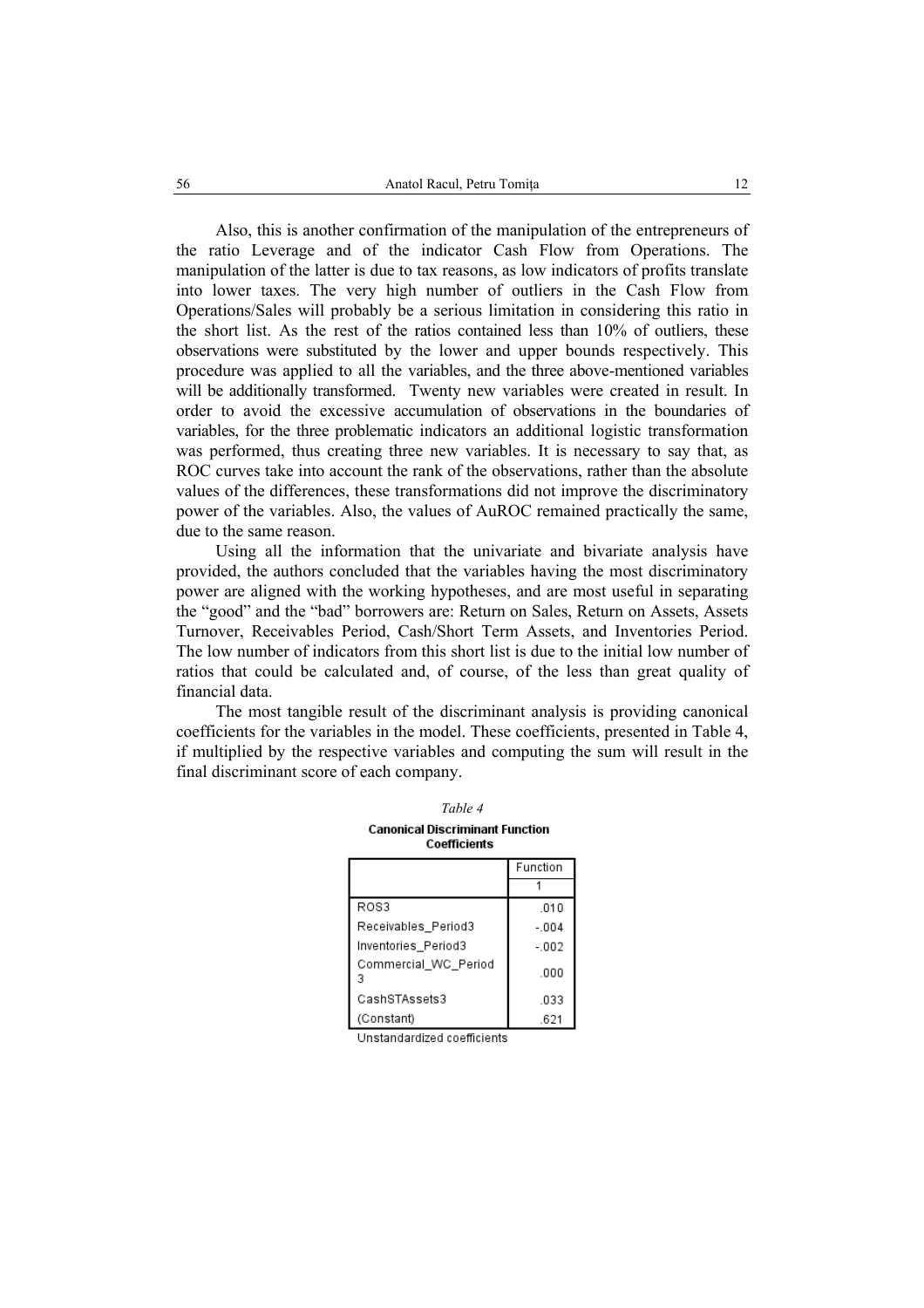The score that is obtained for each firm can be computed using: Discriminant Score =  $0.621 +$ 

 $+ 0.10*$ Return on Sales –

- 0.004\*Receivables Period –

- 0.002\*Inventories Period +

+ 0.000\*Commercial Working Capital Period +

+ 0.33\*Cash/Short Term Assets

In order to be able to rank the firms using the obtained scores, Table 5 is useful, as it compares the means of the scores of "good" and "bad" subcategories. In this case, a high score for a firm means lower probability of default.

*Table 5*  Comparison of the means **Functions at Group Centroids** 

| Risk Category                                                                                     | Function |  |  |  |
|---------------------------------------------------------------------------------------------------|----------|--|--|--|
| Transformed                                                                                       |          |  |  |  |
| Performing                                                                                        | .129     |  |  |  |
| Default                                                                                           | $-1.335$ |  |  |  |
| Unstandardized canonical<br>alian a cione incorpo della concelta come communicato della collega d |          |  |  |  |

discriminant functions evaluated at group means

A very useful tool may represent the ROC curve (Graph 2) for the model and the calculation of AuROC. In this way, the model performance is measured at each possible cut-off and it successfully plots the possible tradeoff that can be made on Type 1 errors, which are represented on the Y-axis, and Type 2 errors, which are represented on X-axis.

An important observation is that the model is reconfirmed as being statistically significant at 1% (Sig. 0.00). Also, the AuROC value of 0.800 is an acceptable level of precision, suggesting a rather strong model. As the model's value of AuROC is higher than the AuROC value of every solitary variable, it can be concluded that the model "pooled" the discriminatory power of each indicator from the model into creating a score that would maximize the effectiveness. In general, a model with AuROC higher than 75% is considered rather useful in separating the two subgroups.

Some final considerations are presented in order to conclude the discussion about the discriminant analysis model. There are several strong points of this credit scoring model. Firstly, all the signs of the canonical coefficients are in order with the working hypotheses of the variables, respectively. Any contradiction from this point of view should be treated extremely cautionary and would mean that the model requires some further transformations or is of no great use at all. Additionally, the variables from the short list that was elaborated using univariate and bivariate analysis have also been selected by the model as relevant (except for Return on Assets, which is correlated to Return on Sales). At the same time, all the tests suggested that the model is statistically significant at 5%.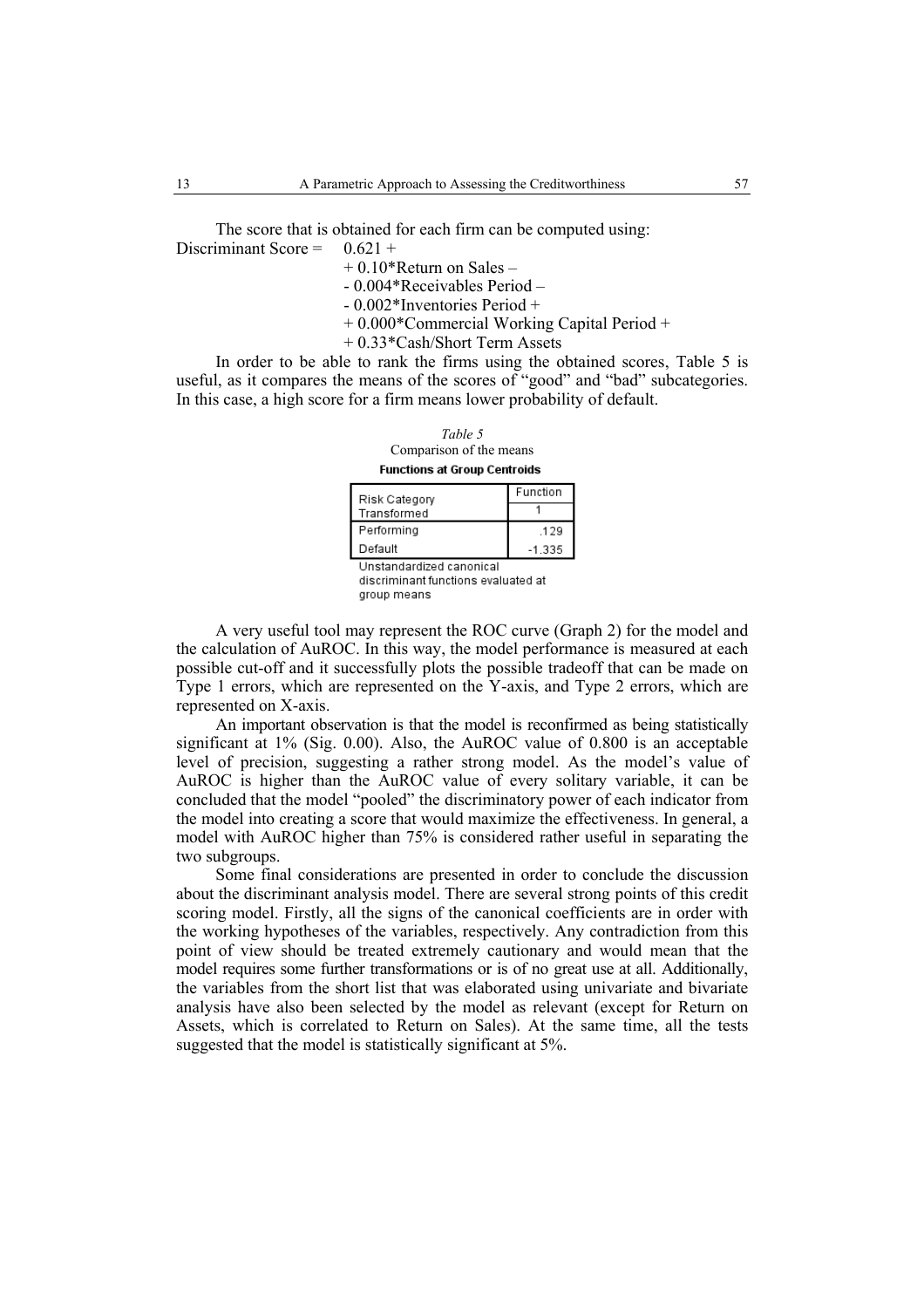

Interval Sig. Std. Error<sup>a</sup> Lower Bound Upper Bound Area  $.800$  $.028$  $.000$ 745 .854 a. Under the nonparametric assumption

b. Null hypothesis: true area = 0.5

Figure 1. ROC curve and AuROC.

At the same time, the statistical indicators that assess the capability of the model to separate the two subgroups presented rather good results. All these positive facts suggests that the discriminant analysis model can indeed be implemented on Moldovan data and provide rather accurate scores and eventually probabilities of default.

## 3.1. LOGISTIC REGRESSION ANALYSIS

As opposed to discriminant analysis, where the stepwise procedure excluded all unsatisfactory indicators from the model, in Logistic regression analysis (LOGIT) the expert has an important role of selecting the short list of variables that would serve as inputs for the model and also the type of the stepwise method that is to be used by the model. Including a high number of indicators would do more harm, thus making the model unstable. High correlation among inputs can also cause convergence issues of the algorithm.

When choosing the short list of indicators that would serve as inputs for the LOGIT model, the authors included four variables from the initial short list, preferring Return on Assets over Return on Sales (due to the high colinearity among them).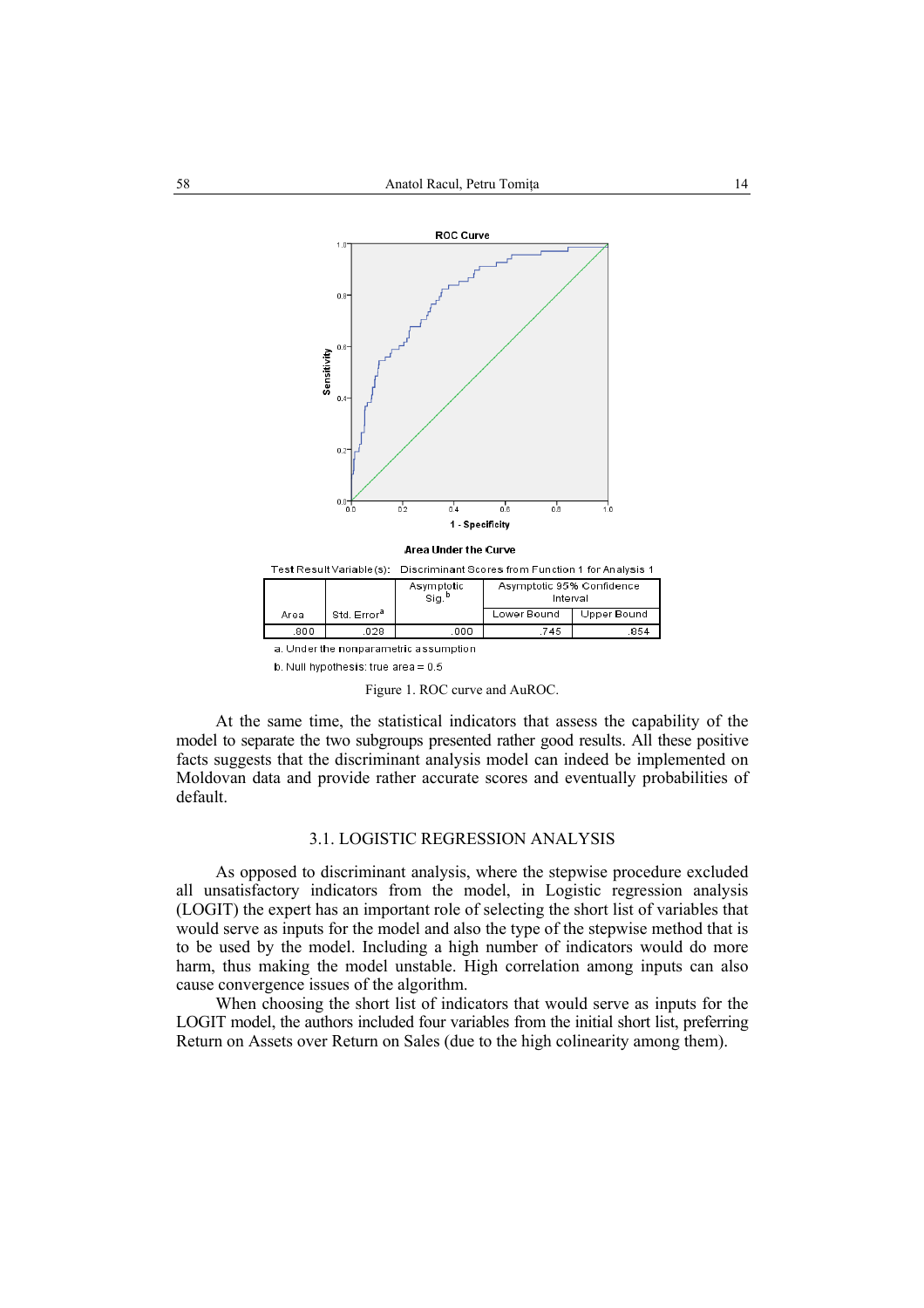|                     |                     | В        | S.E. | Wald    | df | Sig. | Exp(B) |
|---------------------|---------------------|----------|------|---------|----|------|--------|
| Step 1 <sup>a</sup> | Receivables Period3 | .006     | .001 | 52.361  |    | .000 | 1.006  |
|                     | Constant            | $-3.346$ | .224 | 222.518 |    | .000 | .035   |
| Step 2 <sup>b</sup> | ROA3                | $-0.35$  | .008 | 20.778  |    | .000 | .966   |
|                     | Receivables Period3 | .005     | .001 | 43.328  |    | .000 | 1.005  |
|                     | Constant            | $-3.193$ | .229 | 195.214 |    | .000 | .041   |
| Step 3 <sup>c</sup> | ROA3                | $-034$   | .008 | 17.825  |    | .000 | .966   |
|                     | CashSTAssets3       | $-097$   | .037 | 6.991   |    | .008 | .908   |
|                     | Receivables Period3 | .005     | .001 | 33.139  |    | .000 | 1.005  |
|                     | Constant            | $-2.790$ | .254 | 120.887 |    | .000 | .061   |

*Table 5*  Variables in the LOGIT model

Variables in the Equation

a. Variable(s) entered on step 1: Receivables\_Period3.

b. Variable(s) entered on step 2: ROA3.

c. Variable(s) entered on step 3: CashSTAssets3.

Also the transformed versions of the indicators, without outliers, were preferred over the initially calculated ratios. The additional ratios were chosen that would maximize the explained performance of the company, in terms of the four dimensions already mentioned. The ratios should also have a significant discriminant power described in the univariate and bivariate analysis.

Another criterion was to have a model with all the variables statistically significant. This, of course, required several try-outs to be made on combinations of indicators. Also, the LOGIT model should not perform much worse than the discriminant analysis model in terms of the value of AuROC. The chosen method of iteration was "forward stepwise" as it generally presents more precise results.

The model that fitted all the criteria presented above included as initial inputs the following variables: Return on Assets, Cash/Short Term Assets, Receivables Period, Short Term Payables/Total Liabilities, Sales Growth, Assets Turnover, Inventories Turnover, and Commercial Working Capital Period.

As it can be noticed in Table 5, the LOGIT model included only three of the eight input variables. The systematic component of the model that can be calculated using these results is:

-2.790 - 0.34\*ROA - 0.97\*Cash/Short Term Assets + 0.05\*Receivables Period

Using the following equation:



the predictive probability values of the model can be computed. These values can be interpreted as probabilities of default in our case.